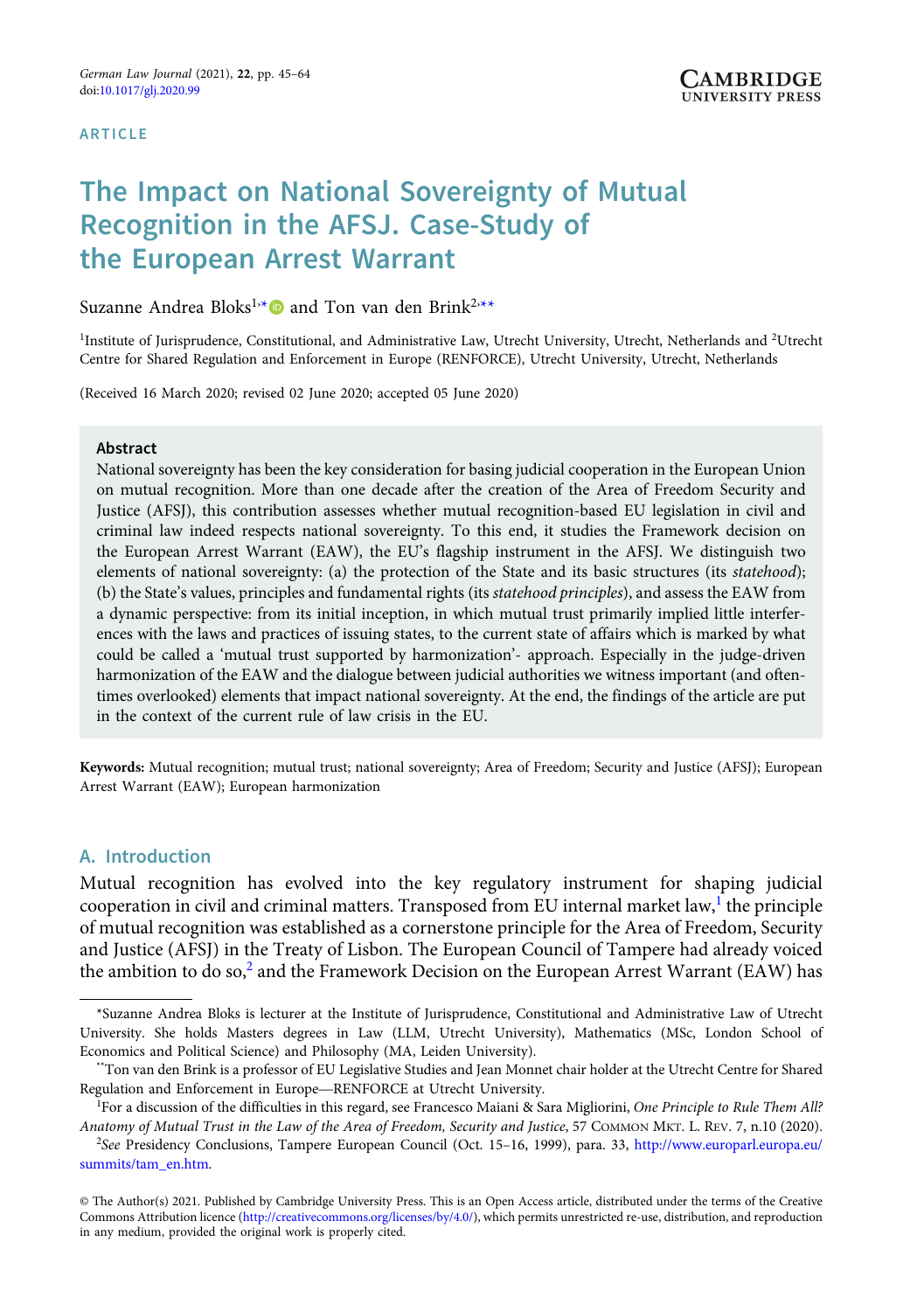been the flagship mutual recognition based legislative act ever since its adoption in 2002.<sup>3</sup> Indeed, the European Commission has described the EAW as "the first and most symbolic measure applying mutual recognition."<sup>4</sup> Other legislation that has similarly been based on the principle followed in the field of EU criminal law.<sup>5</sup>

The Member States' resistance to harmonization explains much of mutual recognition's popularity in EU law. Especially in criminal law, the notion of the EU legislature harmonizing substantive and procedural laws of the Member States has been difficult to embrace. As Mitsilegas notes, criminal law is identified with the State's sovereign monopoly of power; it reflects deeply-rooted social, political, and legislative choices in the Member States and has been embedded within broader national constitutional and rule of law developments.<sup>6</sup> In mutual recognition, the Member States have found a way to be able to achieve common goals while keeping national legal systems intact. Thereby, the principle presented itself as the perfect alternative to harmonization in the sovereignty-sensitive area of criminal law.<sup>7</sup>

After almost two decades of mutual recognition in EU criminal law, the time is ripe to assess whether it has been able to fulfill its promise. The question is thus whether mutual recognition has indeed enabled the achievement of EU criminal law objectives whilst respecting national narmonization in the sovereignty-sensitive area of criminal law.<br>After almost two decades of mutual recognition in EU criminal law, the time is ripe to assess<br>whether it has been able to fulfill its promise. The question i another part, it requires an assessment of empirical data as well as an analysis of how the various policy objectives of EU criminal law interrelate and must be balanced. In this Article we focus on another element, which is the relation between mutual recognition and national sovereignty. The central question of this Article is thus:

What is the impact of mutual recognition in EU criminal law on national sovereignty?

Addressing this question, first of all, requires consideration of the dynamic nature of mutual recognition in EU criminal law. Even, or especially, with regard to the EAW, mutual recognition has undergone fundamental changes since the adoption of the Framework Decision. The key issue in this regard is mutual trust. As the Framework decision provides only a minimum of formalities and exceptions, mutual recognition presupposes that the EU Member States trust each other's legal systems. In recent years, however, mutual trust has come under great pressure, mainly by the serious rule of law crises in some Member States. In response to differences in legislation and practices as well as, specifically, differences in adherence to rule of law values, the Court of Justice has transformed the mutual trust obligation. Starting from a rather absolute application, or

<sup>3</sup> Council Framework Decision 2002/584/JHA of 13 June 2002 on the European Arrest Warrant and the Surrender Procedures Between Member States, 2002 O.J. (L 190) 1 [hereinafter EAW Framework Decision].

<sup>4</sup> Commission Report Based on Art. 34 of Council Framework Decision of 13 June 2002 on the European Arrest Warrant and the Surrender Procedures Between Member States – Statements Made by Certain Member States on the Adoption of the Framework Decision, COM (2006) 8 final (Jan. 24, 2006).

<sup>&</sup>lt;sup>5</sup>Perhaps the EAW is still the most emblematic of EU enforcement enhancing measures, but certainly not the only one. The European Investigative Order (EIO) and the measures related to financial aspects of criminal law enforcement, such as those dealing with the execution of orders freezing property and financial penalties, are other key instruments: Directive 2014/14/EU of the European Parliament and the Council of 3 April 2014 Regarding the European Investigative Order in Criminal Matters, 2014 O.J. (L 130) 1; Council Framework Decision 2003/577/JHA of 22 July 2003, on the Execution of the European Union of Orders Freezing Property or Evidence 2003 O.J. (L 196) 45; Council Framework Decision 2006/783/JHA of 6 October 2006, on the Application of the Principle of Mutual Recognition to Confiscation Orders 2006 O.J. (L 328) 59; Valsamis Mitsilegas, Mutual Recognition of Positive Asylum Decisions in the European Union, FREE GROUP (May 12, 2015), [https://free-group.](https://free-group.eu/2015/05/12/mutual-recognition-of-positive-asylum-decisions-in-the-european-union/) [eu/2015/05/12/mutual-recognition-of-positive-asylum-decisions-in-the-european-union/;](https://free-group.eu/2015/05/12/mutual-recognition-of-positive-asylum-decisions-in-the-european-union/) PAUL CRAIG & GRÁINNE DE BÚRCA, EU LAW: TEXT, CASES AND MATERIALS 995 (6th ed. 2015).

<sup>6</sup> Valsamis Mitsilegas, Autonomous Concepts, Diversity Management and Mutual Trust in Europe's Area of Criminal Justice, 57 COMMON MKT. L. REV. 45, 78 (2020).

<sup>7</sup> Koen Lenaerts, The Principle of Mutual Recognition in the Area of Freedom, Security and Justice, The Fourth Annual Sir Jeremy Lever Lecture, All Souls Coll., Univ. of Oxford 2 (Jan. 30, 2015), [https://www.law.ox.ac.uk/sites/files/oxlaw/the\\_](https://www.law.ox.ac.uk/sites/files/oxlaw/the_principle_of_mutual_recognition_in_the_area_of_freedom_judge_lenaerts.pdf) [principle\\_of\\_mutual\\_recognition\\_in\\_the\\_area\\_of\\_freedom\\_judge\\_lenaerts.pdf](https://www.law.ox.ac.uk/sites/files/oxlaw/the_principle_of_mutual_recognition_in_the_area_of_freedom_judge_lenaerts.pdf).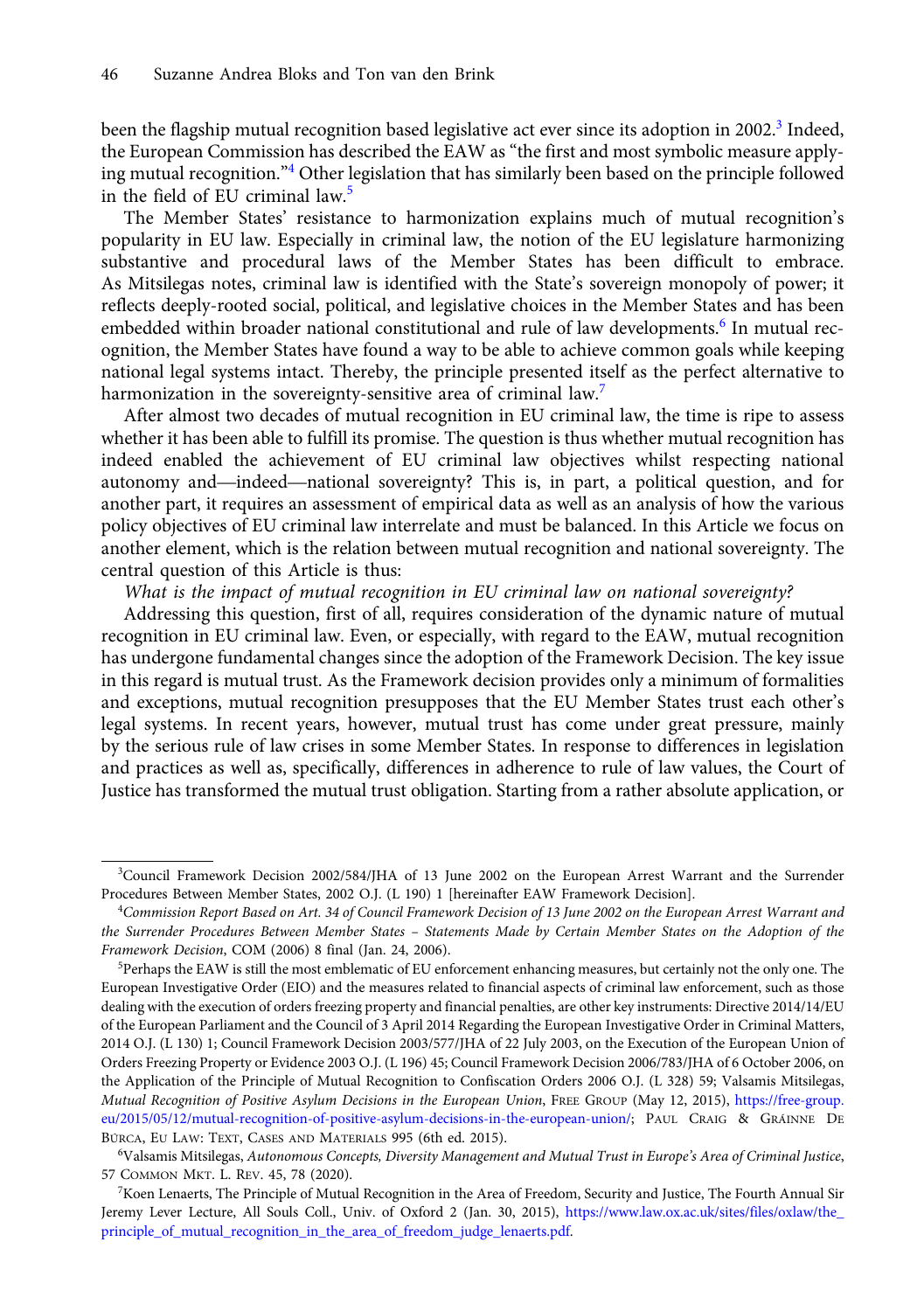blind trust, $8$  mutual trust has now become embedded in a fundamental rights framework. $9$  In the decision in joined cases *Aranyosi* and C*ăldăraru*,<sup>10</sup> the Court decided that blind trust in the prison conditions in the issuing state may be rebutted. Subsequently, in other decisions, the Court interpreted key terms of the Framework decision and more generally developed standards for the application of the framework decision.<sup>11</sup> Obviously, this has affected not only the functioning of the EAW and the relation between the issuing and the executing state, but also more fundamentally the discretion of the Member States to organize their criminal justice systems autonomously. Moreover, it compels us to view the EAW's impact on the Member States as a dynamic process that is still ongoing today.

This brings us to the definition of national sovereignty, which is an essentially contested and highly controversial concept. The lack of an agreed definition makes it difficult to apply the concept as the basis of legal analysis. At the same time, however, it is difficult to overestimate the relevance of the concept and how it has informed the structure of the EAW and the choice to apply mutual recognition as the foundation thereof. Our aim is, therefore, to develop and apply a concept of national sovereignty that allows us to assess the impact of the EAW on national legal orders in a way that aligns with the underlying reasons for the Member States to be hesitant about the transfer of competences in the field. Obviously, as will be demonstrated, this is a choice that is open to criticism, especially by those who would not subscribe to the perspective taken or its normative underpinnings. Our main aim, however, is not to engage with and take a position in the conceptual discourse on national sovereignty. Rather, we seek to apply a functional, legal definition that is instrumental in assessing the Member States' initial claim that mutual recognition in EU criminal law affects national sovereignty in less significant ways than harmonization. Building on Bloks,<sup>12</sup> the key components of the concept are: the protection of the State and its basic structures, in other words, its statehood; and the State's values, principles, and fundamental rights, in other words, its statehood principles.

This approach is informed by national constitutional courts' application of national sovereignty and focuses on the normative dimension of the concept in that it seeks to explain and justify power relations.<sup>13</sup> Furthermore, focusing on the configuration of legal authority may imply a conceptualization of national sovereignty as pooled, shared, or divided rather than a traditional conceptualization of sovereignty as unitary and exclusive.

In Section [B](#page-3-0), we will describe the context in which mutual recognition was introduced in the AFSJ, and we will assess how it has developed since then. Next, in Section [C](#page-6-0), we will elaborate our conceptualization of national sovereignty, whilst shying away from opening Pandora's box on all possible interpretations, assessing their merits, and analyzing the discourse on national

 $^8$ See Ermioni Xanthopoulou, Mutual Trust and Rights in the EU Criminal and Asylum Law: Three Phases of Revolution and the Unchartered Territory Beyond Blind Trust, 55 COMMON MKT. L. REV. 489 (2018) (arguing that the first phase of "blind trust" has been followed by a phase in which "controlled derogations" have been allowed, and questioning whether we have now entered a third phase in which individual assessments of fundamental rights compliance may be made).

<sup>&</sup>lt;sup>9</sup>Koen Lenaerts, *La vie après l'avis: Exploring the Principle of Mutual (Yet Not Blind) Trust*, 54 COMMON MKT. L. REV. 805 (2017). Lenaerts underlines that the key mechanisms to provide this fundamental rights framework are the Charter, the CJEU itself, and the EU legislature, as otherwise the effectiveness of the system of mutual recognition would be jeopardized. By contrast, Xanthopolou, supra note 8, expected more from better cooperation and communication between national authorities in this regard.

<sup>10</sup>ECJ, Joined Cases 404 & 698/15 PPU, Aranyosi & Căldăraru v. Generalstaatsanwaltschaft Bremen, ECLI:EU:C:2016:198 (Apr. 5, 2016), [http://curia.europa.eu/juris/liste.jsf?num](http://curia.europa.eu/juris/liste.jsf?num%3dC-404/15)=[C-404/15.](http://curia.europa.eu/juris/liste.jsf?num%3dC-404/15)

<sup>&</sup>lt;sup>11</sup>Mitsilegas has elaborated a typology of various ways in which the CJEU has developed autonomous concepts which will be discussed below. See Mitsilegas, supra note 6.

 $12$ See generally Suzanne A. Bloks, The Impact on Sovereignty: Assessing an Essentially Contested Concept, in BEGRENZENDE EN BEVRIJDENDE SOEVEREINITEIT 51 (Sascha Hardt, Aalt Willem Heringa & Antonia Waltermann eds., 2018).

 $^{13}$ Id. at 52.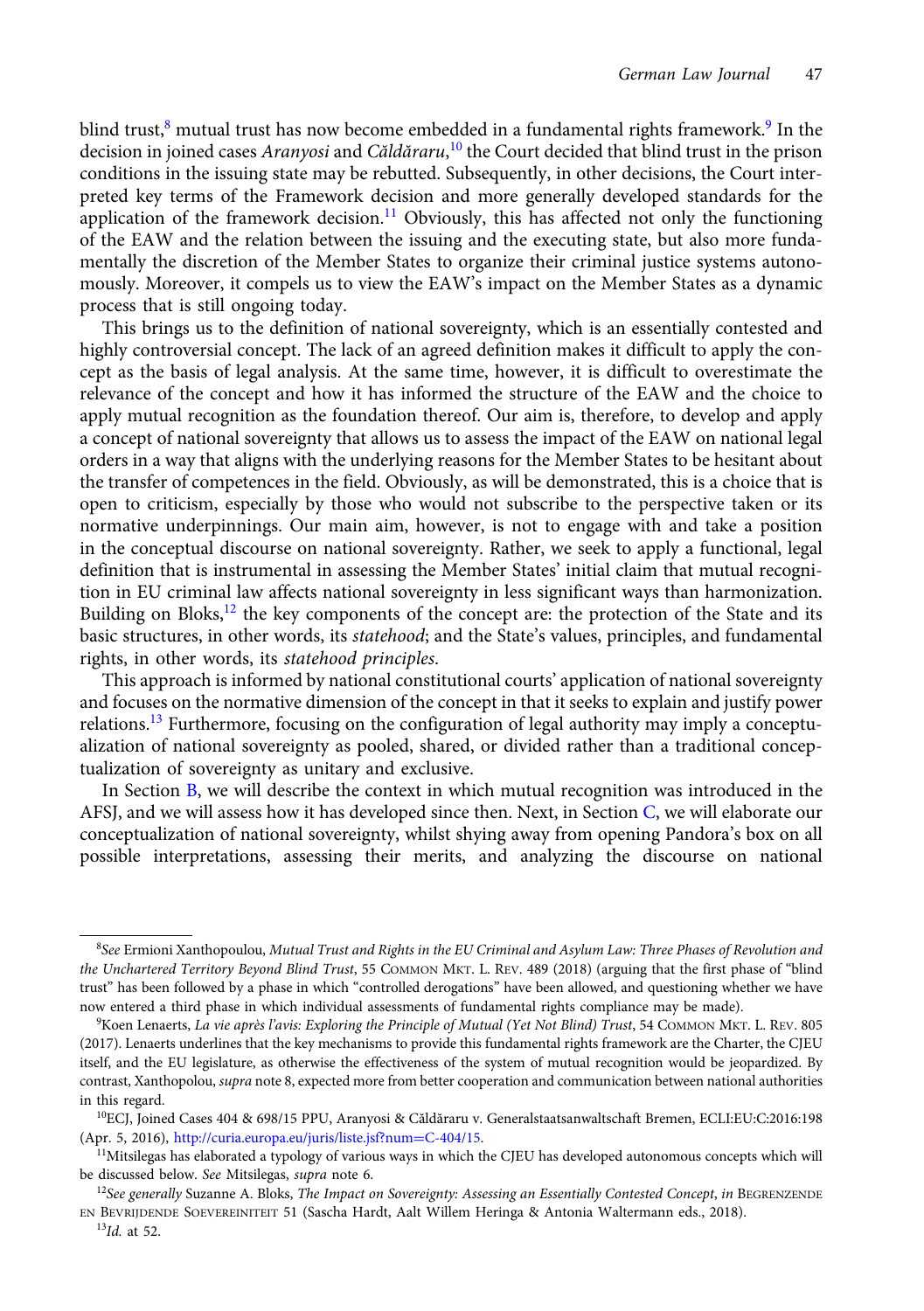<span id="page-3-0"></span>sovereignty in a comprehensive manner. In Section [D,](#page-8-0) which forms the core of this Article, we assess the impact of mutual recognition in the AFSJ on national sovereignty, focusing on the EAW.<sup>14</sup> We will not only consider mutual recognition from a dynamic perspective, but we also view it as a regulatory phenomenon that includes both horizontal and vertical dimensions. Whereas claims on national sovereignty implications often tend to be limited to the vertical dimension, described as the division of authority between the Member States and the  $EU<sup>15</sup>$ we will also consider the horizontal dimension, which concerns the division of authority between the Member States. This will prove to be a crucial dimension for the sovereignty implications of mutual recognition.

## B. Mutual Recognition in the AFSJ: Origins, Trust, and Avoiding Harmonization

Mutual recognition originates as a principle of cooperation in the Internal Market. During the EU Presidency in 1998, the UK had initiated "borrowing" the principle from the framework of cooperation in the Internal Market, where it was perceived to be successful in creating a single area of cooperation while keeping national legal systems intact,<sup>16</sup> and transplanting it to the AFSJ. The principle was endorsed by the EU Member States as "the cornerstone of judicial co-operation in both civil and criminal matters within the Union $n^{17}$  during the Tampere European Council of October 1999 and was implemented as a regulatory principle in criminal law when the AFSJ was created in the 2007 Lisbon Treaty. Mutual recognition was perceived as a principle that offered a middle ground between the European Commission's desire to boost further European integration in criminal matters and the Member State's protective attitudes towards their national sovereignty.

First and foremost, the principle of mutual recognition was intended to boost cooperation in criminal matters post-Maastricht. In the 1992 Maastricht Treaty, cooperation in criminal matters was part of the third pillar of the EU three-pillar structure, which was called the pillar for Justice and Home Affairs (JHA) and was renamed the pillar for Police and Judicial Cooperation in Criminal Matters (PJCC) in the 1997 Amsterdam Treaty. Because of the sovereignty sensitivity of EU competence in the field of criminal law, the framework of cooperation in criminal matters in

<sup>&</sup>lt;sup>14</sup>The assessment of the EAW, and EU criminal law more broadly from the perspective of national sovereignty, is not new, but such assessments have been primarily dealing with issues of national constitutional limits; especially the limits to the surrender of own nationals and the decisions of national constitutional courts in that regard have been the subject of analysis. See, e.g., Massimo Fichera, The European Arrest Warrant and the Sovereign State: A Marriage of Convenience?, 15 EUR. L.J. 70 (2009); Oresto Pollicino, European Arrest Warrant and Constitutional Principles of the Member States: A Case Law-Based Outline in the Attempt to Strike the Right Balance Between Interacting Legal Systems,9GERMAN L.J. 1313 (2008); Jan Komárek, European Constitutionalism and the European Arrest Warrant: In Search of the Limits of "Contrapunctual Principles", 44 COMMON MKT. L. REV. 9 (2007). Some authors have discussed the implications of such national constitutional decisions on the status of EU law in the Member States and the principle of supremacy in particular. See, e.g., Krystyna Kowalik-Bańczyk, Should We Polish It Up? The Polish Constitutional Tribunal and the Idea of Supremacy of EU Law, 6 GERMAN L.J. 1355 (2005).

<sup>&</sup>lt;sup>15</sup>This vertical division of authority between the Member States and the EU is commonly approached via the principle of conferred powers. See, e.g., Samuli M. Miettinen, The Evolution of Competence Distribution Between the European Union and Member States in the Criminal Field, in THE NEEDED BALANCES IN EU CRIMINAL LAW: PAST, PRESENT AND FUTURE (Anne Weyembergh & Chloé Brière eds., 2017). Miettinen takes a historical perspective to the development of EU competences in EU criminal law, ending with the uncertainties of the current article 83 TFEU. Also, the principle of criminal law, ending with the uncertainties of the current article 83 TFEU. Also, the principle of subsidiarity has served as a lens to view the division of authority between the EU and its Member states. See, e.g., Ester Herlin-Karnell, Subsidiarity in the the effects on national sovereignty rather than on the scope of EU competences.

<sup>&</sup>lt;sup>16</sup>This unambiguous success story of mutual recognition in the Internal Market was, however, not widely shared by commentators, who criticized the lack of success of mutual recognition in actually achieving internal market objectives. See Ton van den Brink, Horizontal Federalism, Mutual Recognition and the Balance Between Harmonization, Home State Control and Host State Autonomy, 1 EUR. PAPERS 921, 933 (2016).

<sup>&</sup>lt;sup>17</sup>See Presidency Conclusions, *supra* note 2, at para. 33.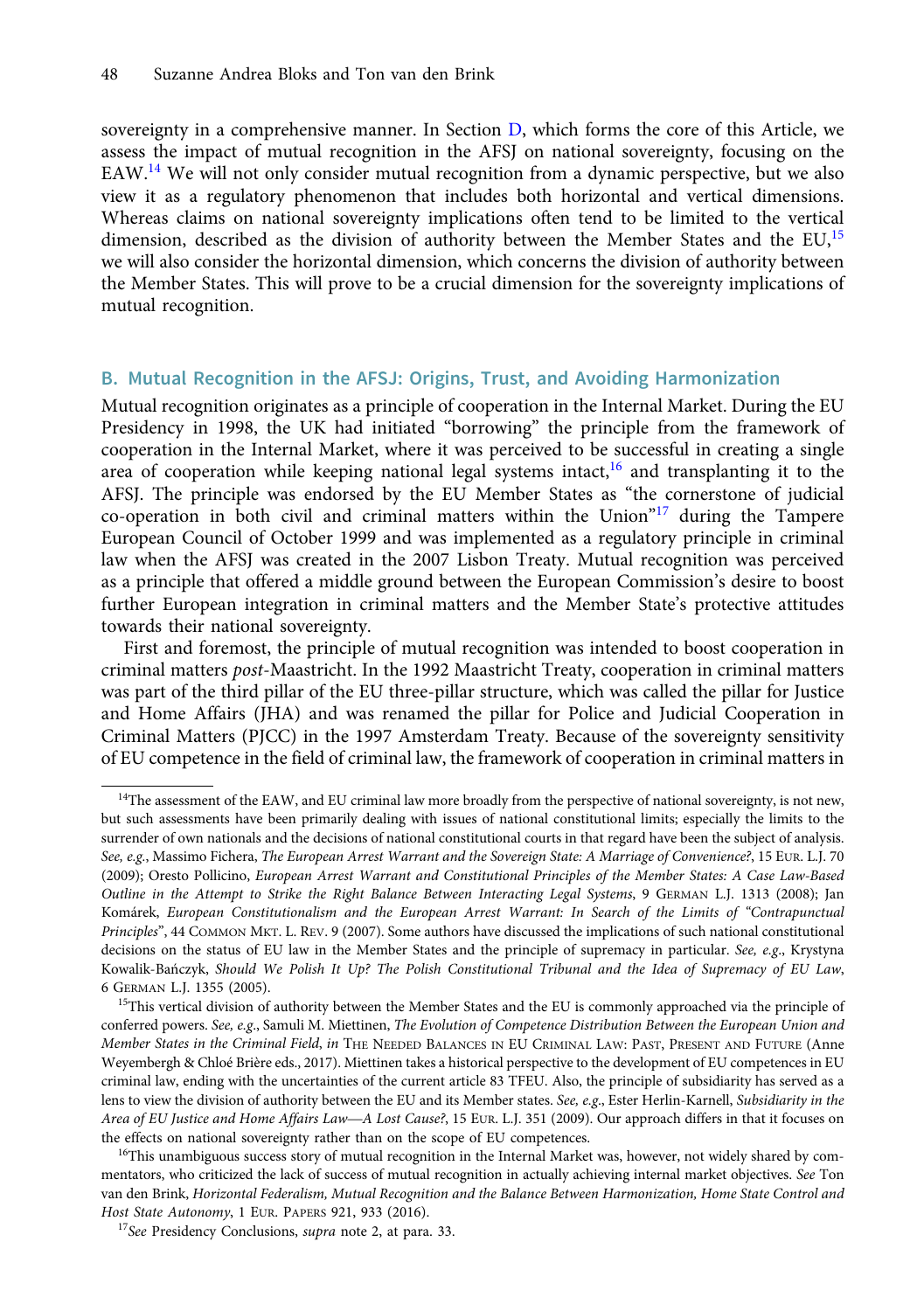the Maastricht and Amsterdam Treaties had an intergovernmental rather than community-based character with a fairly limited number of EU harmonization measures. Criminal measures at the the Maastricht and Amsterdam Treaties had an intergovernmental rather than community-based<br>character with a fairly limited number of EU harmonization measures. Criminal measures at the<br>EU level could be adopted only by una the Maastricht and Amsterdam Treaties had an intergovernmental rather than community-based<br>character with a fairly limited number of EU harmonization measures. Criminal measures at the<br>EU level could be adopted only by una law instruments than community legislation as they require ratification by national parliaments.<sup>18</sup> Also, the EU Member States cooperated on the basis of traditional judicial cooperation in criminal matters, governed by conventions under the Council of Europe. Traditional judicial cooperation is characterized by what the European Commission calls the "request" principle: "One sovereign state makes a request to another sovereign state, who then determines whether it will or will not comply with this request."<sup>19</sup> Mutual recognition would render this slow, cumbersome and uncertain request procedure between the EU Member States superfluous, as it introduced "a process by which a decision usually taken by a judicial authority in one EU country is recognized, and where necessary, enforced by other EU countries *as if* it was a decision taken by the judicial authorities of the latter countries."20

At the same time, mutual recognition was perceived as a regulatory strategy that would keep national legal systems intact and avoid European harmonization. This protective attitude of the EU Member States towards national sovereignty in the already sovereignty sensitive area of criminal law was fueled by the European Commission's failed attempts to take more comprehensive measures towards enhancing European cooperation in criminal matters. Specifically, the proposals of the European Commission to establish further going European cooperation in countering budgetary fraud had offended those who guarded over national sovereignty. In 1997, the European Commission's working group under the name of Espace judiciare Européen, consisting mainly of criminal lawyers with EU interest, proposed a so-called EU Corpus Juris as a solution to fraud with EU subsidies and grants. The Corpus Juris would turn the whole EU territory into a single area for the purpose of investigating, prosecuting, and punishing budgetary fraud by defining a single set of European criminal offenses, formulating a common set of rules of criminal procedure and evidence, and establishing a "European Public Prosecutor."<sup>21</sup> The Commission's working group had somewhat overestimated the political reactions that a European scheme to fight EU budgetary fraud would evoke. Consequently, neither the 1997 Corpus Juris nor the 2001 proposal based on the Corpus Juris was ever realized.

Being susceptible to the idea that mutual recognition was a way to avoid further EU harmonization, the EU Member States seemed to neglect that, as a transplant of mutual recognition in the Internal Market, mutual recognition in the AFSJ does not necessarily have the same sovereignty implications. Indeed, mutual recognition in the AFSJ is based on a similar idea as in the Internal Market: the recognition of national standards by the other EU Member States $^{22}$  in an "area without internal frontiers."<sup>23</sup> Both in the AFSJ and the Internal Market, mutual recognition supports free movement. However, this relates to the free movement of goods, services, capital, and persons in the Internal Market, whereas it is the free movement of suspects and judicial decisions in the AFSJ. Consequently, there is a difference in the object of recognition: while the object of recognition in the Internal Market is the other country's rules on products and

<sup>18</sup>Valsamis Mitsilegas, The Constitutional Implications of Mutual Recognition in Criminal Matters in the EU, 43 COMMON MKT. L. REV. 1277, 1278 (2006).

 $19$ Commission Communication on Mutual Recognition of Final Decisions in Criminal Matters, COM (2000) 495 final (July 26, 2000).

<sup>&</sup>lt;sup>20</sup>European Commission, Judicial Cooperation, [http://ec.europa.eu/justice/criminal/recognition-decision/index\\_en.htm](http://ec.europa.eu/justice/criminal/recognition-decision/index_en.htm) (last visited Jan. 31, 2017).

<sup>&</sup>lt;sup>21</sup>John R. Spencer, The Corpus Juris Project and the Fight Against Budgetary Fraud, 1 CAMBRIDGE Y.B. EUR. LEGAL STUD. 77, 83–84 (1998).

<sup>&</sup>lt;sup>22</sup>Mitsilegas, *supra* note 18, at 1281.

<sup>&</sup>lt;sup>23</sup>Consolidated Version of the Treaty on the Functioning of the European Union art. 3(2), June 7, 2016, 2016 O.J. (C 202) 1 [hereinafter TFEU].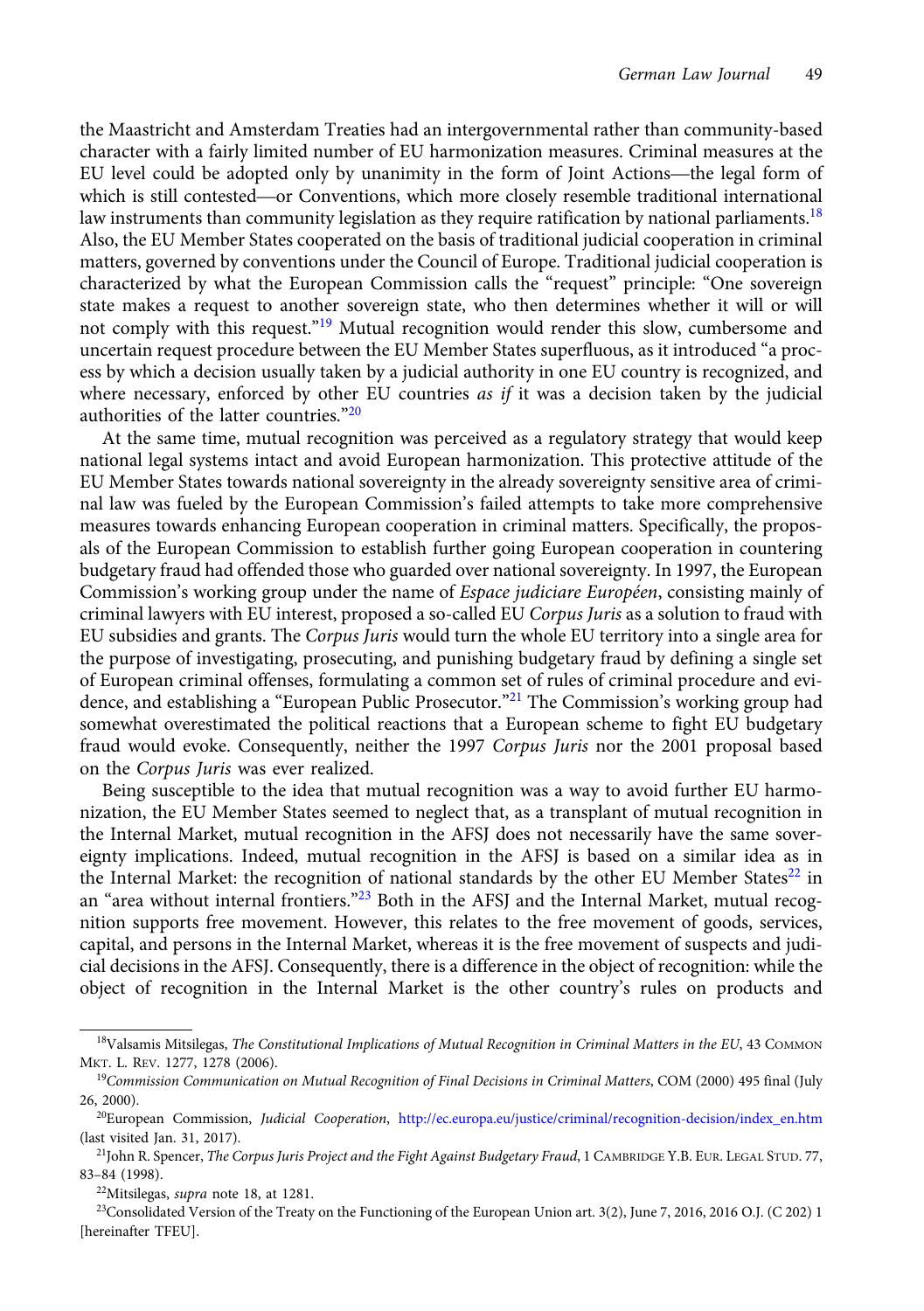production methods, the object of recognition in the AFSJ is "sovereign acts of the judiciary in their interpretation and application of a whole set of material and procedural laws."<sup>24</sup> Also, there is a difference in the actors that benefit from mutual recognition. As the subject of cooperation in the Internal Market is economic goods and services, the beneficiaries are societal actors. By contrast, the mutual recognition of judgments and judicial decisions in the AFSJ benefits state representatives.<sup>25</sup>

The most important difference in terms of sovereignty implications is the relation between mutual recognition and other mechanisms of European integration, such as EU harmonization measures. Mutual recognition in the Internal Market is justified by accompanying harmonization measures. By contrast, the reluctance in the AFSJ towards formulating common EU standards and establishing common enforcement institutions means that mutual recognition in the AFSJ is accompanied by *mutual trust*.<sup>26</sup> The principle of mutual trust leaves the freedom of Member States intact to organize their criminal justice systems the way they see fit. It is not only the EU Member States that are expected to put trust in their respective criminal justice systems based on prior and continued knowledge of a commitment to EU values in their respective legal systems, but also the EU institutions themselves and indeed EU law more generally. Thus, mutual trust seemed to be the "wonder oil" that allowed for the respect of national autonomy and, at the same time, ensures the effectiveness of AFSJ policy aims. In this way, it is ensured that there is a similar level of protection of national institutional and procedural autonomy in the AFSJ as there is in the Internal Market and other areas of EU law. However, as we will see later, the existence of serious differences in normative standards in the EU Member States has exposed that mutual trust is not the magic wonder oil after all. In order to overcome the difficulties of diversity, significant limitations to mutual trust and "trust-enhancing" harmonization measures have been introduced, with diverging sovereignty implications.

This singles out the difficulty of reaching generic conclusions on the impact of mutual recognition and mutual trust on national sovereignty. Following Prechal, who argued that mutual trust is to be applied in tandem with secondary Union  $law<sub>1</sub><sup>27</sup>$  Maiani and Migliorini have explored various EU legislation based on mutual trust. They found that mutual trust operates in quite divergent ways. Legislation varies in terms of the degree of trust imposed on the Member States, the fundamental rights context in which it operates, and the constellation of interests involved. $^{28}$ Insofar as our subsequent analysis is primarily based on the European Arrest Warrant, caution is warranted in extrapolating our findings to other areas.

As the principle of mutual trust serves to balance the effectiveness of mutual recognition arrangements and national autonomy, it should be noted that the exact relation between mutual recognition and mutual trust has been subject to further debate, especially regarding the issue of

<sup>&</sup>lt;sup>24</sup>Sandra Lavenex, Mutual Recognition and the Monopoly of Force: Limits of the Single Market Analogy, 14 J. EUR. PUB. POL'Y 762, 765 (2007). See id. for a comparison between mutual recognition in the AFSJ and in the Internal Market. It should be noted that this sharp contrast, drawn by Lavenex, between mutual recognition in the Internal Market and in the AFSJ should be nuanced when looking at the functioning of mutual recognition in specific areas of the Internal Market. Nicolaïdis gives two reasons why she thinks that Lavenex overstates the differences between the two realms. See Kalypso Nicolaïdis, Trusting the Poles? Constructing Europe through Mutual Recognition, 14 J. EUR. PUB. POL'Y 682, 690 (2007).

<sup>&</sup>lt;sup>25</sup>See generally Lavenex, supra note 24.

 $26$ Peers has criticized mutual recognition in EU criminal law precisely for the lack of legislative embedding, in contrast to the Internal market in which a legal framework has emerged that combines harmonization and mutual recognition. See Steve Peers, Mutual Recognition and Criminal law in the European Union: Has the Council Got it Wrong?, 41 COMMON MKT. L. REV. 5 (2004). ers, *Mutual Recognition and Criminal law in the European Union: Has the Council Got it Wrong?*, 41 COMMON MKT. L. REV.<br>2004).<br><sup>27</sup>Sacha Prechal, *Mutual Trust Before the Court of Justice of the European Union*, 2 EUR. PAP

<sup>&</sup>lt;sup>27</sup>Sacha Prechal, Mutual Trust Before the Court of Justice of the European Union, 2 EUR. PAPERS 75 (2017).

market and the Area of Freedom, Security and Justice of the European Union, 2 EUR. PAPERS 75 (2017).<br><sup>28</sup>Maiani and Migliorini, *supra* note 1, 26–29. Janssens has equally assessed EU legislation—both in the field of the I harmonization. The analysis demonstrates an equally varied picture of mutual recognition arrangements, especially in relation to substantive and procedural mutual recognition arrangements. See Christine Janssens, THE PRINCIPLE OF MUTUAL RECOGNITION IN EU LAW (2013).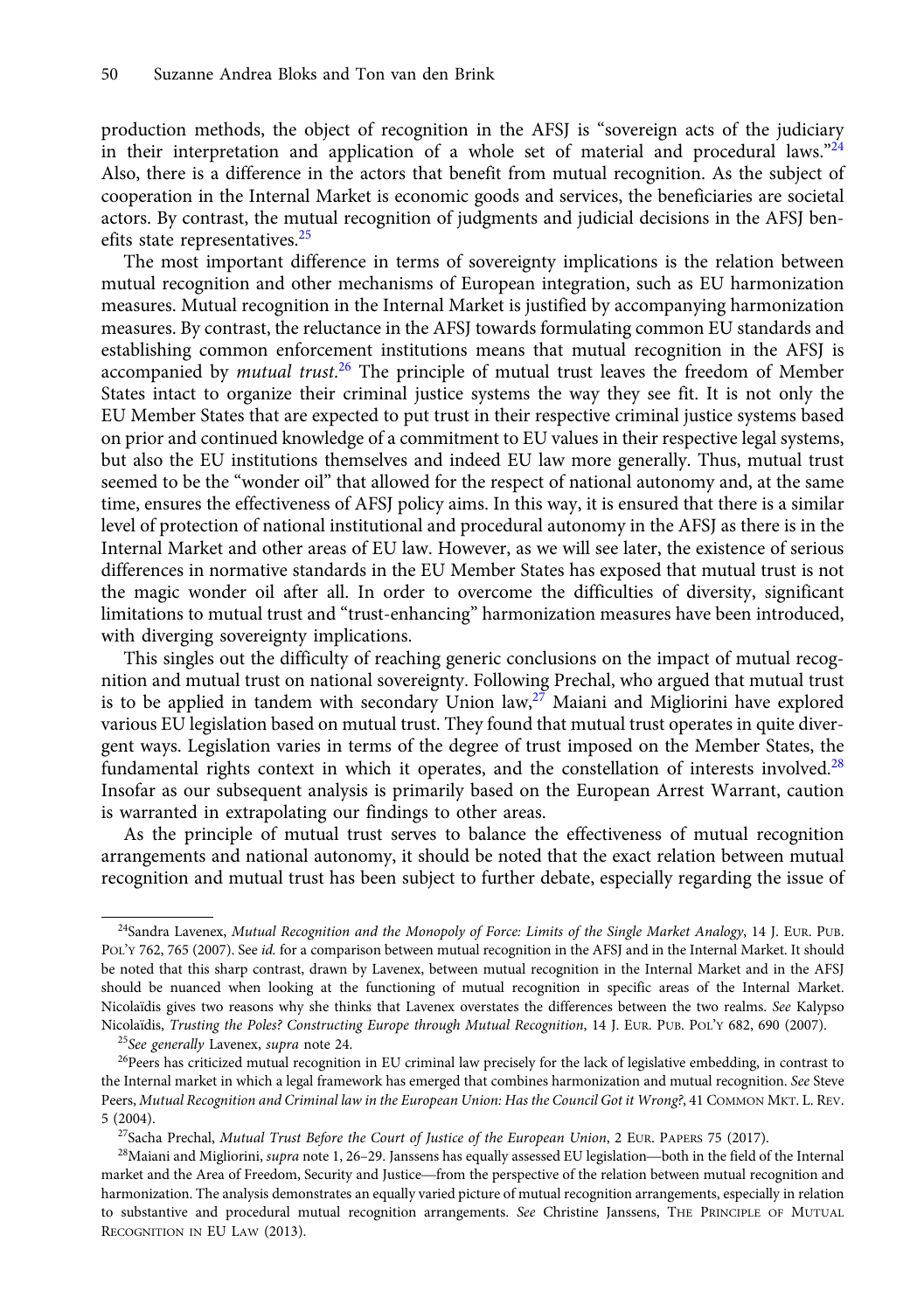<span id="page-6-0"></span>causality. Some consider mutual trust a prerequisite for mutual recognition to function properly, German Law Journal 51<br>Causality. Some consider mutual trust a prerequisite for mutual recognition to function properly,<br>while others—including Advocate General Bot—have argued that mutual trust is rather a consequence of mutual recognition.<sup>29</sup> A key aspect of the latter view is that mutual recognition results in the cooperation of authorities between and across Member States. The experience therein and knowledge about authorities and how they work helps to build trust. At the same time, a total absence of mutual trust from the beginning would create an absolute obstacle for any mutual recognition scheme. Indeed, as Cambien has argued, "it would make no sense to require a Member State to systematically recognize the decisions and rules of another Member State if it did not have trust in the adequacy of the legal system of that other Member State.<sup>"30</sup> As such, mutual trust may be viewed as a more fundamental requirement than the duty to recognize rules or acts produced by another legal system as the former requires a more stable and advanced relationship than mutual recognition.<sup>31</sup> In a similar vein, Lenaerts has argued that this "advanced relation" is based on a set of shared values that demonstrate fundamental equality not only of EU citizens but also of the Member States.<sup>32</sup> The Court of Justice of the European Union (CJEU) seems to consider mutual trust to be a prerequisite of mutual recognition indeed. In the joined cases of Aranyosi and Căldăraru, the Court ruled that "the principle of mutual recognition on which the European arrest warrant system is based is itself founded on the mutual confidence between the Member States that their national legal systems are capable of providing equivalent and effective protection of the fundamental rights recognized at EU level, particularly in the Charter of Fundamental Rights of the European Union."<sup>33</sup> Before the decision in Aranyosi and Căldăraru, the Court had already considered that the principle of mutual trust would impede the EU Member States from checking fundamental rights compliance in the other Member States in the context of mutual recognition arrangements.<sup>34</sup> This "lock" on the accession to the European Convention on Human Rights (ECHR) has been much debated and heavily criticized.<sup>35</sup> Still, for the purposes of the current inquiry, it suffices to note that the lock demonstrates the difficulty of balancing fundamental rights concerns, national autonomy, and the effectiveness of mutual recognition arrangements.<sup>36</sup>

# C. Defining National Sovereignty

Although the EU Member States agreed that mutual recognition could enhance EU cooperation in the AFSJ while abstaining from interference with national sovereignty, a univocal answer to the question of the impact of mutual recognition on national sovereignty has never been given. More than twenty years after the principle was endorsed and more than ten years after its

<sup>&</sup>lt;sup>29</sup>Nathan Cambien, *Mutual Recognition and Mutual Trust in the Internal Market*, 2 EUR. PAPERS 93, 100–01 (2017); ECJ Case C-486/14, Prosecutor v. Kossowski, 2016 E.C.R. 483, para. 43 (June 29, 2016), [https://eur-lex.europa.eu/legal-content/](https://eur-lex.europa.eu/legal-content/EN/TXT/?uri%3dCELEX%3A62014CJ0486) [EN/TXT/?uri](https://eur-lex.europa.eu/legal-content/EN/TXT/?uri%3dCELEX%3A62014CJ0486)=[CELEX%3A62014CJ0486](https://eur-lex.europa.eu/legal-content/EN/TXT/?uri%3dCELEX%3A62014CJ0486).

<sup>30</sup>Cambien, supra note 29, at 100.

 $31$ Id. at 100.

<sup>&</sup>lt;sup>32</sup>See Lenaerts, supra note 9, 807-812.

 $33$ Aranyosi & Căldăraru, Joined Cases 404 & 698/15 PPU at para. 77. The decision in Bob-Dogi is in line with this position: Case C-241/15, Bob-Dogi, ECLI:EU:C:2016:385 (June 1, 2016), para. 33, [http://curia.europa.eu/juris/liste.jsf?num](http://curia.europa.eu/juris/liste.jsf?num%3dC-241/15)=[C-241/15](http://curia.europa.eu/juris/liste.jsf?num%3dC-241/15).

<sup>&</sup>lt;sup>34</sup>Opinion 2/13 of the Court on the Accession of the European Union to the European Convention for the Protection of Human Rights and Fundamental Freedoms, ECLI:EU:C:2014:2454 (Dec. 18, 2014), para. 191, [http://curia.europa.eu/juris/](http://curia.europa.eu/juris/liste.jsf?num%3dC-2/13) [liste.jsf?num](http://curia.europa.eu/juris/liste.jsf?num%3dC-2/13)=[C-2/13](http://curia.europa.eu/juris/liste.jsf?num%3dC-2/13).

<sup>&</sup>lt;sup>35</sup>We will limit ourselves here by referring only to Wischmeyer, who has construed one of the most fundamental arguments against a "top-down-imposition" of the mutual trust obligation. By first deconstructing the relation between law and trust, Wischmeyer proposes a fundamentally opposing alternative of a "bottom-up" fostering of trust. See Thomas Wischmeyer, Generating Trust Through Law? Judicial Cooperation in the European Union and the "Principle of Mutual Trust", 17 GERMAN L.J. 339 (2016).

<sup>&</sup>lt;sup>36</sup>Adam Łazowski & Ramses A. Wessel, When Caveats Turn into Locks: Opinion 2/13 on Accession of the European Union to the ECHR, 16 GERMAN L.J. 179 (2015).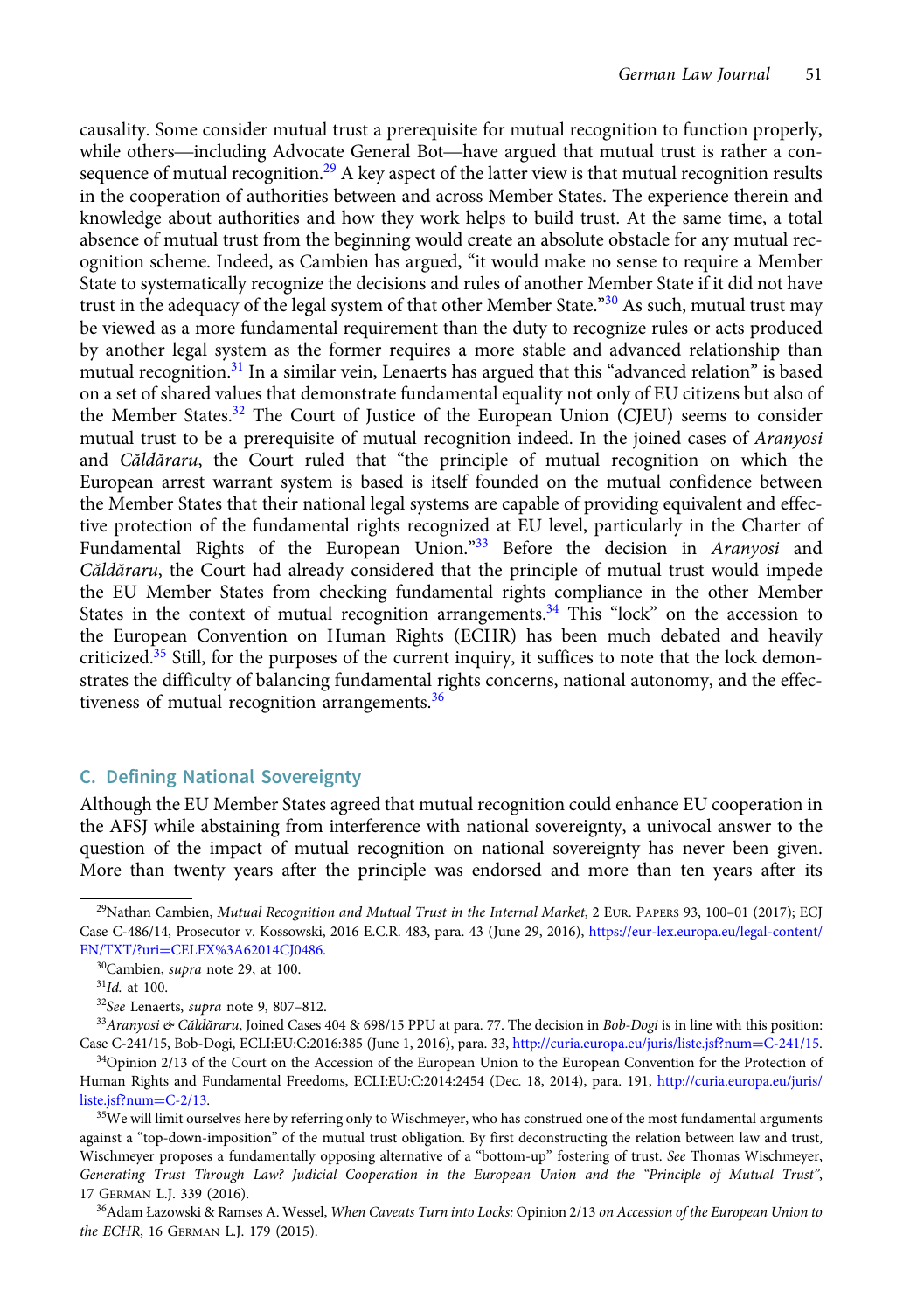implementation as a cornerstone of judicial cooperation in civil and criminal matters with the creation of the AFSJ, it is time to make up the balance.

Several authors have touched on the impact on national sovereignty of mutual recognition in the AFSJ and pointed out that the impact may be considerably higher than expected prima facie. For example, Maduro<sup>37</sup> observed that mutual recognition often leads to *ex-post* harmonization and does not change so much "the degree of sovereignty transferred but more how it is transferred."<sup>38</sup> Also, Van den Brink observed in his "quick-scan"<sup>39</sup> of the impact on national legal systems of the European Arrest Warrant (EAW) that mutual recognition in a context of mutual trust has substantially reduced national discretion of the executing Member State.

Both authors seem to conceptualize national sovereignty in terms of a claim to legal authority. This carries "a type of normative power which purports to be able to settle for practical purposes matters within the polity which are controversial and disputed."<sup>40</sup> For example, van den Brink proposes the criterion of national discretion: "[D]oes EU legislation provide the Member States with a full and complete regulatory framework or does it rather leave policy choices and the further elaboration of norms to the Member States?"<sup>41</sup>

In this Article, we similarly conceptualize national sovereignty as the national autonomy to exercise legal authority. Then, the question of the impact of mutual recognition on national sovereignty becomes the question of whether mutual recognition has changed the extent to which national authorities are the bearer of legal authority.

There are three key conceptual components to consider when imagining an impact on national sovereignty as a transfer of legal authority. The first is the point of reference: what is the status quo configuration of legal authority; for example, what was the configuration of legal authority before the introduction of mutual recognition in the AFSJ? Our point of reference will be the configuration of authority during traditional judicial cooperation, in which the executing Member State had the authority to determine whether it would or would not comply with the request from the issuing Member State, and the EU had no influence on this request procedure.

The second conceptual component that needs clarification concerns the question of who bears the legal authority. The legal conception of national sovereignty is often subdivided into an internal and external component. As Bloks explains:

The internal dimension of legal sovereignty relates to the internal affairs of a polity. It refers to the ultimate source of authority within a territory. This can be either a particular institution (the King or Parliament) or a collectivity (the people) within the State. The external dimension of sovereignty contains a claim to legal authority in relation to other polities. Through the legal fiction of international law, external sovereignty is usually attributed to the State as whole. This is a legal abstraction, for ultimately the bearer of sovereignty is an institution or collectivity within the State, since those entities that can plausibly make sovereignty claims in the external dimension are precisely those that claim internal ultimate decision-making authority.42

<sup>&</sup>lt;sup>37</sup>See generally Miguel Poiares Maduro, So Close and Yet So Far: The Paradoxes of Mutual Recognition, 14 J. EUR. PUB. POL'Y 814 (2007).

<sup>38</sup>Id. at 819.

<sup>&</sup>lt;sup>39</sup>Ton van den Brink, The Impact of EU Legislation on National Legal Systems: Towards a New Approach to EU - Member State Relations, 19 CAMBRIDGE Y.B. EUR. LEGAL STUD. 211, 224 (2017).

 $^{40}$ See Neil Walker, Sovereignty and Differentiated Integration in the European Union, 4 EUR. L.J. 355, 357 (1998); see also Bloks, supra note 12, at 51.

<sup>41</sup>van den Brink, supra note 39, at 213.

 $42B$ loks, supra note 12, at 62. See Cormac S. Mac Amhlaigh & Andrew R. Glencross, Sovereignty in the EU Constitutional Order: Integrating Law and Political Science 3 (Edinburgh Sch. L. Working Paper Series, Working Paper No. 2009/20, 2009); Bruno de Witte, Sovereignty and European Integration: The Weight of a Legal Tradition, 2 MAASTRICHT J. EUR. & COMPAR. L. 145, 147 (1995).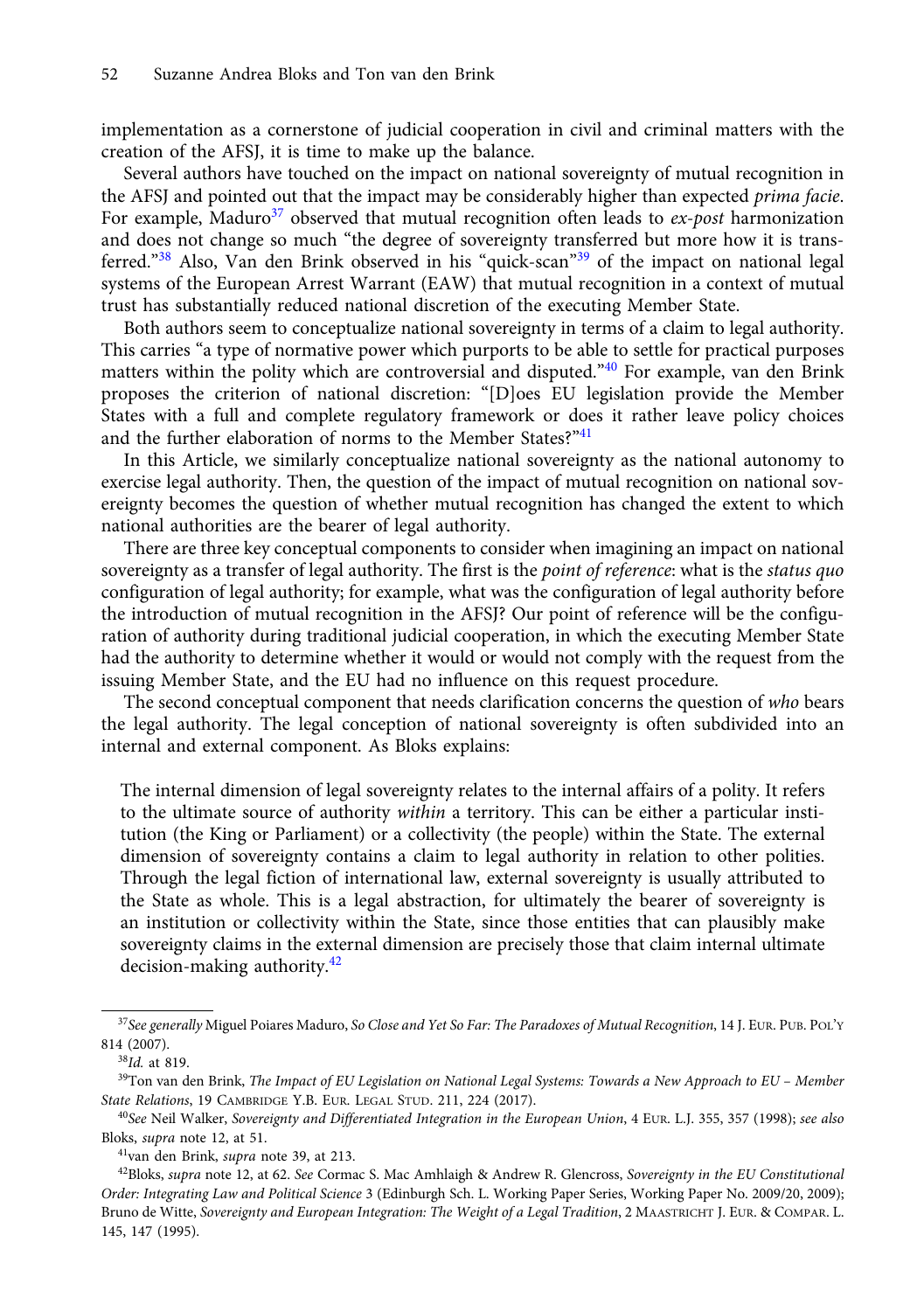<span id="page-8-0"></span>In this Article, we will only explicate the bearer of national sovereignty within a State when we are specifically concerned with a transfer of authority within the State; otherwise, we will speak of the national sovereignty of EU Member States.

The third conceptual component is: the authority over what? In an analysis of the use of the concept of national sovereignty by national constitutional courts in cases involving a conflict between EU and national law, Bloks identified that national constitutional courts ultimately intend to protect (1) the existence of the State and its basic structures, and (2) the State's values, principles, and fundamental rights.<sup>43</sup> That is, national constitutional courts posed limits to the transfer of legal authority to the EU in order to protect statehood and statehood principles. The criterion of statehood entails that the primary political area should remain the State, and that the structures of the State should not be determined by other authorities. In particular, the internal configuration of authority should remain an ultimately national affair. The criterion of statehood principles concerns the extent to which the State has the discretion to determine the content and the level of protection of the State's values, principles, and fundamental rights.

The criterion of statehood principles is the more fundamental of the two. For example, the German Constitutional Court regards the existence of the State and its basic structures as a means to the end of protecting the State's values, principles, and fundamental rights. The Court considers only the protection of the existence of the State and its basic structures as equally important, because it perceives the State as the primary and only political community in which the State's values, principles, and fundamental rights can flourish.<sup>44</sup> Furthermore, the State's values, principles, and fundamental rights are defining features of the State's basic structures, for we could think of a political community that is shaped according to the State's principles of democracy, the rule of law, and the trias politica.

Thus, in the remainder of this Article, we will assess to what extent mutual recognition in the AFSJ has changed the configuration of authority between the EU Member States and the EU over Member States' basic structures, values, principles, and fundamental rights with reference to the configuration of authority during traditional judicial cooperation.

It should be noted that any conceptualization of national sovereignty is likely to raise criticism, as national sovereignty is considered to be an essentially contested concept, meaning that debate over its conceptualization is inherent to its very nature.<sup>45</sup> This is not the place to debate whether sovereignty is absolute or limited, unitary or pooled, and can be shared or divided. We will analyze the transfer of legal authority between and within the EU Member States and the EU, whether this implies a complete loss or gain of national sovereignty or only a partial limitation or extension of national sovereignty.

# D. Changing the Configuration of Authority?

Mutual recognition is often viewed as affecting national sovereignty in a less profound way than harmonization. Proponents of this view usually focus exclusively on the vertical transfer of authority between the EU and the Member States. Although harmonization might simply consist of such a vertical transfer of authority, mutual recognition paints a rather more complex picture. Mutual recognition creates an institutional triangle between the executing Member State, the issuing Member State, and the EU.<sup>46</sup> Consequently, national legal authority is affected by mutual recognition on three dimensions: the horizontal dimension between the executing and the issuing Member State,

<sup>43</sup>Bloks, supra note 12, at 51.

<sup>44</sup>Id. at 67.

 $^{45}$ Id. at 51.

<sup>&</sup>lt;sup>46</sup>van den Brink, supra note 16, at 933; Ton van den Brink & Tony Marguery, Hogere evenwichtskunst in het Europees Aanhoudingsbevel. Meer rechtsbescherming en ook meer Europa?, 2 SEW TIJDSCHRIFT VOOR EUROPEES EN ECONOMISCH RECHT 46, 51 (2018).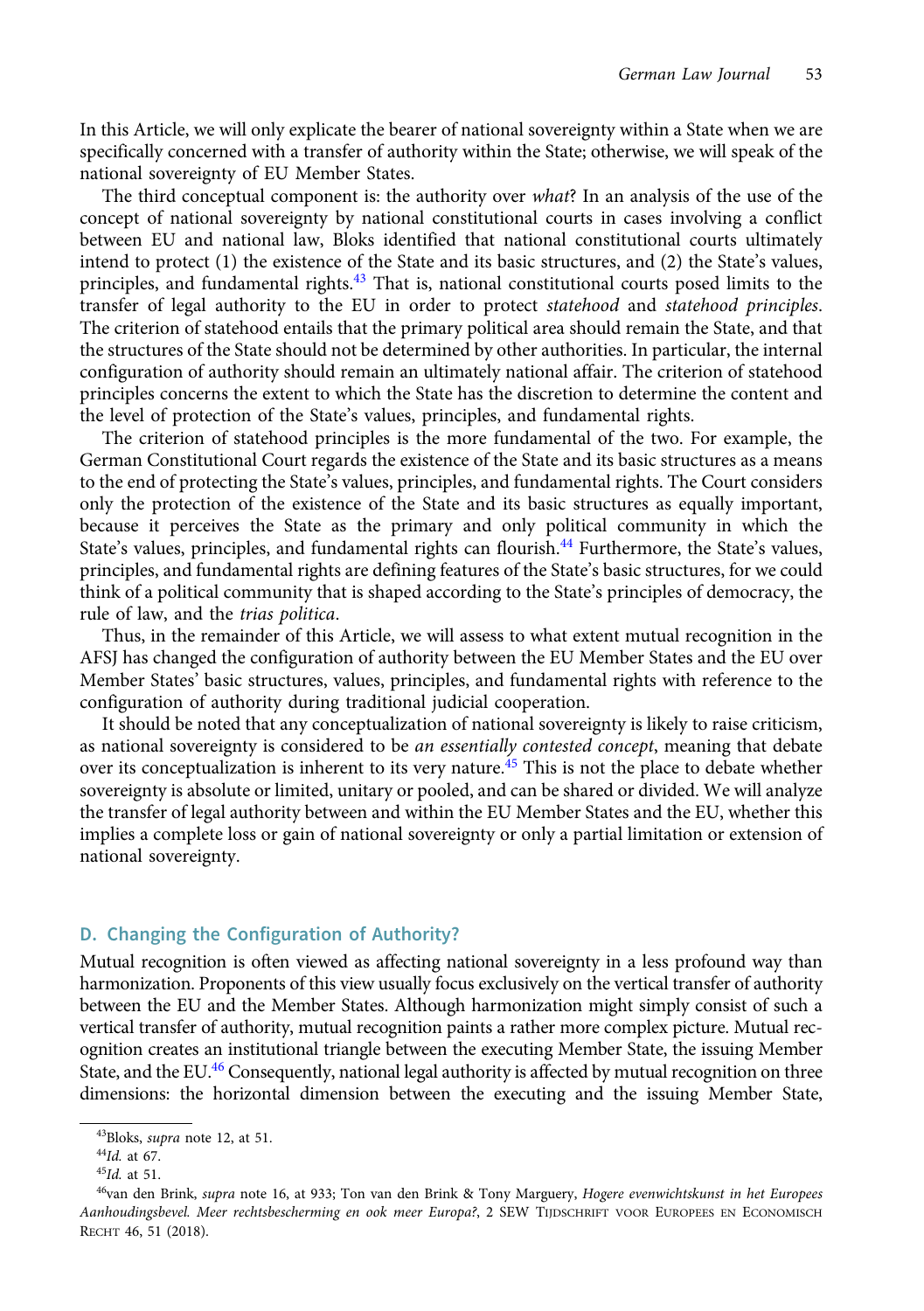the vertical dimension between the executing Member State and the EU, and the vertical dimension between the issuing Member State and the EU. In this section, we will discuss the impact of mutual recognition on national sovereignty along the lines of these three dimensions.

### I. The Horizontal Transfer of Authority between the Executing and Issuing Member State

Mutual recognition in the AFSJ concerns the recognition of acts of states by states: it facilitates "the cross-border movement of sovereign acts exercised by states' executives and judicial organs."<sup>47</sup> Courts and police authorities have to accept and are authorized to act on judgments and procedures of authorities from the other EU Member States. This creates extraterritoriality of law enforcement as other national standards must be recognized and applied in foreign jurisdictions.<sup>48</sup> Although such a system of transnational enforcement underscores rather than denies state power by retaining the authority to issue and execute legal acts at the national level,<sup>49</sup> it is also an institutionalized exchange of jurisdictional authority among the EU Member States that intertwines the legal systems. Through "extraterritoriality," mutual recognition extends the regulatory scope of national legal acts beyond the boundaries of the state and, hence, decouples "the exercise of sovereign power from its territorial anchor through reciprocal allocation of jurisdictional authority to prescribe and enforce laws."<sup>50</sup>

In particular, a dependence of the executing Member State on the legal system of the issuing Member State is created. The issuing Member State has an *in-principle* leading role in determining the rules and procedures, and, thereby, also in protecting statehood principles. By applying mutual recognition, the executing Member State not only accepts and enforces a foreign legal act, but also accepts and recognizes the norms of the legal system in which the legal act is embedded. Consequently, mutual recognition entails much more than the mere acceptance of foreign legal acts: it also involves the acceptance of "the need to co-operate in the enforcement of the other states' systems of law."<sup>51</sup> As mutual recognition facilitates the co-existence of different normative standards in a context of mutual trust, this can be depicted as a "journey into the unknown." $52$ 

Mutual recognition based on mutual trust worked relatively well until serious problems came to light, which exposed that mutual trust could lead the executing Member States on a journey into the undesirable when there is no longer a common commitment to the rule of law, democracy, and the protection of fundamental rights. In response, the CJEU has left the principle of mutual trust itself intact but has set outer limits to its functioning. Thereby, mutual trust is confirmed to be a binding form of trust that requires prior and continued knowledge of the Member States about each other's legal systems and binds the states to each other's expectations. It is not to be a *blind* form of trust, which would be "predicated on separateness at best, mutual ignorance at worst."<sup>53</sup>

In the case of the EAW, non-compliance with the outer limits of mutual trust may easily be sanctioned by allowing the executing Member States not to execute EAWs. In other words, the issuing Member States will be deprived of their enhanced criminal enforcement powers beyond their geographical borders.

One of the key decisions here is the decision of the CJEU in joined cases Aranyosi and Căldăraru,<sup>54</sup> which revealed that the presumption of mutual trust is not unconditional and

<sup>&</sup>lt;sup>47</sup>Lavenex, *supra* note 24, at 765.

<sup>48</sup>Mitsilegas, supra note 18, at 1281.

<sup>49</sup>Nicolaïdis, supra note 24, at 688.

 $50$ Id. at 685.

<sup>51</sup>Lavenex, supra note 24, at 765

<sup>52</sup>Mitsilegas, supra note 18, at 1282.

<sup>&</sup>lt;sup>53</sup>Nicolaïdis, *supra* note 24, at 683.

<sup>&</sup>lt;sup>54</sup>Aranyosi & Căldăraru, Joined Cases 404 & 698/15 PPU. See generally Koen Bovend'Eerdt, The Joined Cases Aranyosi and Căldăraru: A New Limit to the Mutual Trust Presumption in the Area of Freedom, Security, and Justice?, 32 UTRECHT J. INT'L & EUR. L. 112 (2016).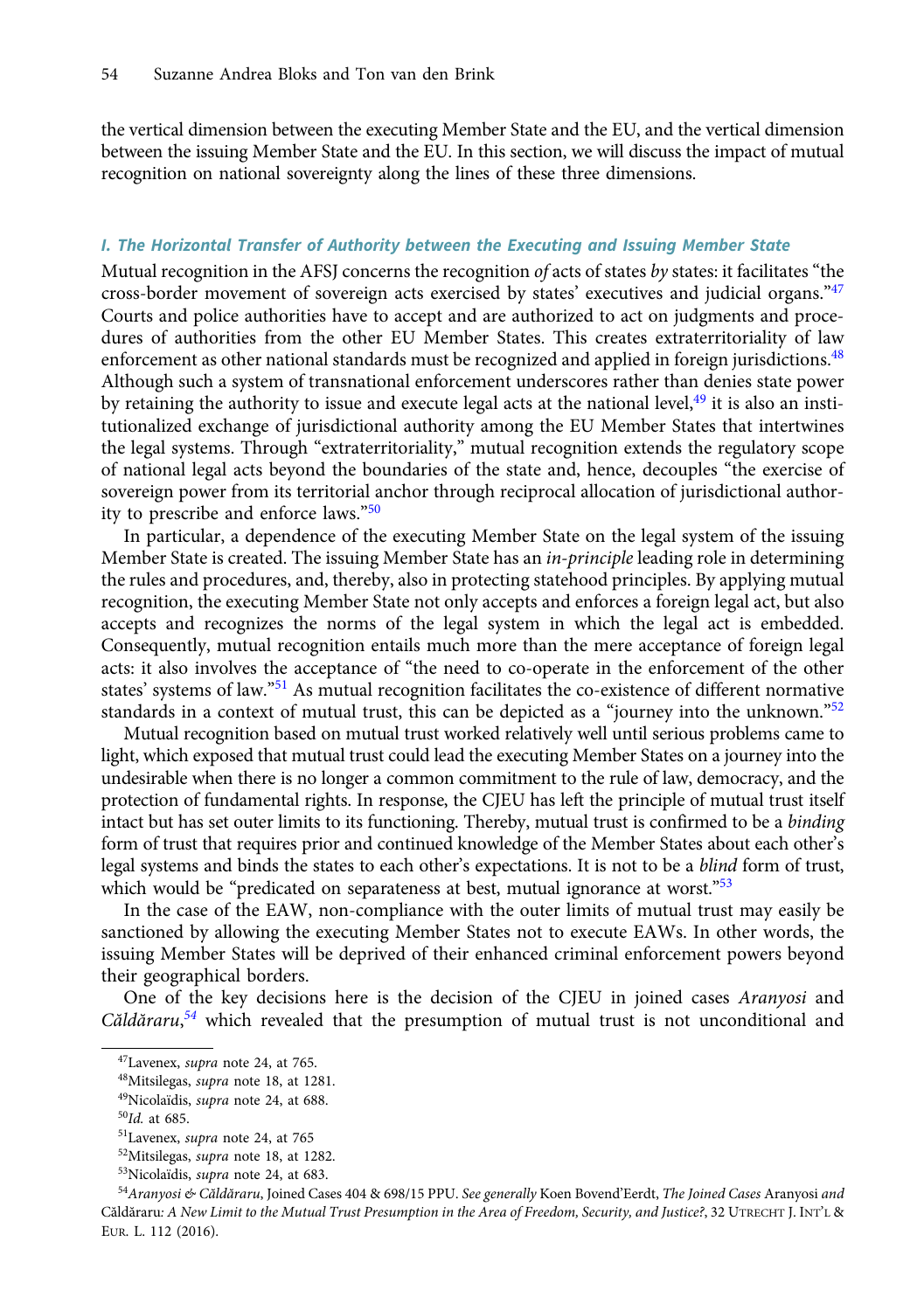can be violated if there is a "real risk of inhuman or degrading treatment." In the cases of Aranyosi and Căldăraru, there were strong indications of fundamental rights violations due to poor detention conditions in, respectively, Hungary and Romania, which led the German Higher Regional Court of Bremen to question the reach of binding mutual trust in accepting and enforcing an EAW. The CJEU introduced a two-stage test that the executing Member State must conduct in order to determine whether denying the surrender of a person to the issuing Member State is justified. The two-step test requires, first, that the executing Member State determines whether there are deficiencies in the detention conditions, "which may be systemic or generalized, or which may affect certain groups of people, or which may affect certain places of detention," by relying on "objective, reliable, specific and properly updated evidence with respect to detention conditions." Second, the executing Member State has to assess the risk for the person to be surrendered and must, to that end, request supplementary information from the issuing Member State, which "must send that information within the time limit set in the request."<sup>55</sup>

The two-stage test creates a dialogue between the executing and issuing authorities, wherein the executing judicial authorities must request that the issuing judicial authorities provide supplementary information before deciding whether the surrender procedure should be brought to an end.<sup>56</sup> If this dialogue leads to the conclusion by the executing judicial authorities that a risk of inhuman and degrading treatment cannot be discounted, the executing judicial authorities may bring the surrender procedure to an end, which is practically equivalent to refusing the execution of an EAW.

The CJEU decision in joined cases Aranyosi and Căldăraru marks the start of a whole line of jurisprudence on profoundly political issues. Challenges to democracy and pressure on the rule of law in the EU Member States show the precariousness of the balance between mutual trust and effective transnational law enforcement through mutual recognition when there exist different normative standards. In particular, three political upheavals have posed this dilemma for both politicians and the judiciary in the EU: Brexit, the Catalan independence movement in Spain, and the pressure on the rule of law in Poland.

First, in the context of Brexit, the Irish High Court had to consider the question of whether it is required to enforce an EAW issued by the UK, as the person to be surrendered is likely to remain in prison after the withdrawal of the UK from the EU, meaning his rights under EU law cannot be guaranteed. In September 2018, the CJEU ruled that the mere notification of the intention to withdraw from the EU does not have the consequence that the executing Member State must refuse to execute or must postpone executing an EAW pending clarification of the law that will be applicable in the issuing Member State after its withdrawal from the EU. A refusal to execute an EAW of a current EU Member State would be justified only if there are substantial grounds to believe that the person to be surrendered is at a real risk of being deprived of his fundamental rights following the withdrawal from the EU of the issuing Member State.<sup>57</sup>

Second, EAW's issued by Spain against ousted Catalan President Carles Puigdemont and four other Catalan officials in self-exile in Belgium challenged the mutual trust between Spain and the other EU Member States. Puigdemont and the other Catalan politicians were charged with rebellion and embezzlement. On two occasions, the Spanish Supreme Court issued an EAW against the politicians on this basis, and each time decided to drop the charges following a politically sensitive dialogue. On the first occasion, the Belgian court had to decide on the extradition request. Pending the final decision of the Belgian court, the Spanish Supreme Court decided to withdraw the EAW because it had realized that EAW's were not meant for alleged crimes committed by a wider group of people, namely the Catalan government. On the second occasion, the German Court of<br><sup>55</sup>The procedural steps are further explained in the Commission Notice—Handbook on How to Issue and Execute a

European Arrest Warrant, 2017 O.J. (C 335) 1, 33.

<sup>56</sup>Aranyosi & Căldăraru, Joined Cases 404 & 698/15 PPU at para. 104.

<sup>57</sup>ECJ, Case C-327/18 PPU, Minister for Just. & Equality v. RO, ECLI:EU:C:2018:733 (Sept. 19, 2018), [http://curia.europa.](http://curia.europa.eu/juris/liste.jsf?num%3dC-327/18) [eu/juris/liste.jsf?num](http://curia.europa.eu/juris/liste.jsf?num%3dC-327/18)=[C-327/18.](http://curia.europa.eu/juris/liste.jsf?num%3dC-327/18)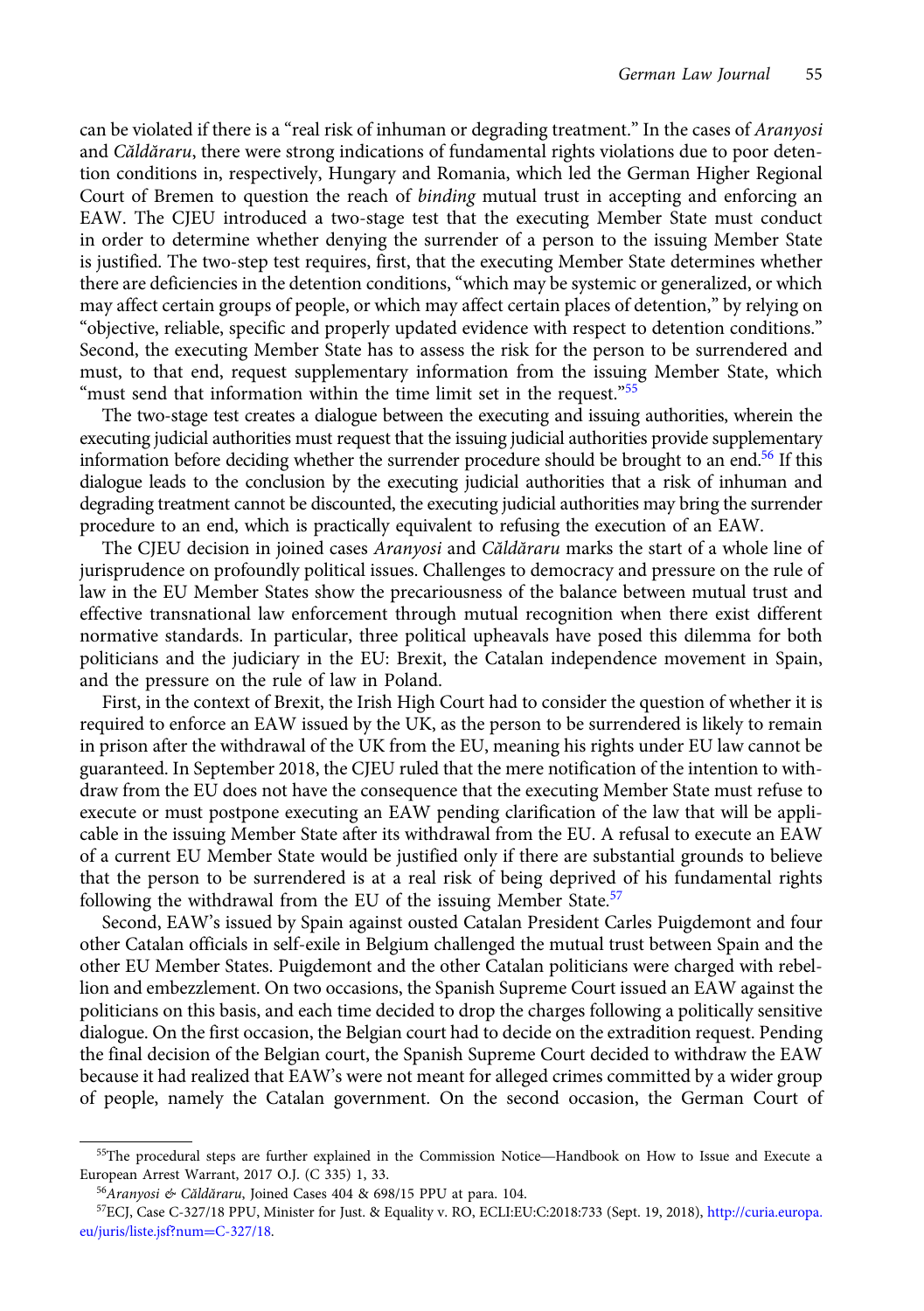Schleswig-Holstein refused to surrender Puigdemont based on rebellion because rebellion was not criminalizable in Germany and, hence, the requirement of "double criminality" was not met. But the German court decided that Puigdemont could be extradited for the less serious crime of embezzlement. Following this ruling, the Spanish Supreme Court dropped the charges against Puigdemont and the other politicians and, thereby, closed the EAW procedures once again.

Third, the rule of law procedure of Article 7 of the Treaty on European Union (TEU)<sup>58</sup> that the EC has triggered against Poland has led to the suspension of surrender requests because of doubts about the independence of the Polish judiciary. In September 2019, the Chamber of International Judicial Assistance (Internationale Rechtshulpkamer (IRK)) in Amsterdam, the Netherlands, requested again more information about the independence of the judiciary in the Polish court that will deal with the prosecution of a person to be surrendered to Poland on the basis of an EAW.59 Earlier in the year, the Amsterdam court had already suspended the decision to execute the EAW's issued by Poland against this suspect and eight other suspects, and it had decided to surrender to Poland nine other persons who were not found to be at a real risk of being compromised in their right to a fair trial.<sup>60</sup>

Also, in the pending Irish case of Ministry of Justice v. Celmer,<sup>61</sup> the Irish High Court judge asked the CJEU in a preliminary reference procedure whether it should halt or suspend judicial cooperation based on mutual recognition if persuasive evidence pointed to a real risk of a flagrant denial of fundamental rights on account of a systematic breach of the rule of law in Poland. The responding CJEU's ruling stated that the Article 7 procedure is independent from judicial proceedings and that the two-step test of Aranyosi and Căldăraru<sup>62</sup> should be followed when making the decision of suspending judicial cooperation.<sup>63</sup> Following this ruling, the Irish High Court judge interpreted the CJEU's test concerning a "breach of the essence of a right" in the sense of the "flagrant denial of justice" test, which was laid down by the European Court of Human Rights (ECtHR) in, inter alia, Soering v. UK<sup>64</sup> and Othman (Abu Qatada) v. UK.<sup>65</sup> It surprisingly decided that a real risk of a flagrant denial of justice had not been established but permitted a "leapfrog"<sup>66</sup> appeal of Mr. Celmer at the Supreme Court of Ireland. In the pending appeal procedure at the Supreme Court, the Irish Human Rights and Equality Commission (IHREC) has submitted a statement of legal assistance to the Supreme Court, in which it argues that the CJEU's test affords greater, or different, protection to the right of a fair trial than the "flagrancy" test of the ECtHR. The IHREC contends that although an absence of independence appear procedure at the supreme Court, the Irish Human Rights and Equality Commission<br>(IHREC) has submitted a statement of legal assistance to the Supreme Court, in which it argues<br>that the CJEU's test affords greater, or on the part of the Polish judiciary may not constitute a flagrant denial of justice for the suspect—<br>as other indices of fair trial rights in Poland remain intact—"it is difficult to see how the absence of something 'essential' can be compensated for by the presence of other factors."<sup>67</sup>

61Minister for Just. & Equality v. Celmer [2019] IESC 80 (H. Ct.) (Ir.).

<sup>62</sup>Aranyosi & Căldăraru, Joined Cases 404 & 698/15 PPU.

<sup>58</sup>TFEU art. 7.

<sup>59</sup>Rechtbank Amsterdam [District Court Amsterdam] Sept. 27, 2019, Nederlands Jurisprudentie Feitenrechtspraak [NJFS] 2019, 287 (Neth.).

<sup>60</sup>District Court Amsterdam, Overleveringen naar Polen deels toegestaan, deels opnieuw aangehouden, DE RECHTSPRAAK (Apr. 16, 2019), [https://www.rechtspraak.nl/Organisatie-en-contact/Organisatie/Rechtbanken/Rechtbank-Amsterdam/Nieuws/](https://www.rechtspraak.nl/Organisatie-en-contact/Organisatie/Rechtbanken/Rechtbank-Amsterdam/Nieuws/Paginas/Overleveringen-naar-Polen-deels-toegestaan-deels-opnieuw-aangehouden.aspx) [Paginas/Overleveringen-naar-Polen-deels-toegestaan-deels-opnieuw-aangehouden.aspx](https://www.rechtspraak.nl/Organisatie-en-contact/Organisatie/Rechtbanken/Rechtbank-Amsterdam/Nieuws/Paginas/Overleveringen-naar-Polen-deels-toegestaan-deels-opnieuw-aangehouden.aspx) (last visited Oct. 3, 2019).

<sup>63</sup>ECJ, Case C-216/18 PPU, Minister for Just. & Equality v. LM, ECLI:EU:C:2018:586 (July 25, 2018), [http://curia.europa.eu/](http://curia.europa.eu/juris/liste.jsf?num%3dC-216/18) [juris/liste.jsf?num](http://curia.europa.eu/juris/liste.jsf?num%3dC-216/18)=[C-216/18](http://curia.europa.eu/juris/liste.jsf?num%3dC-216/18). For further discussion on Celmer, see references at VERFASSUNGSBLOG: ON MATTERS CONSTITUTIONAL, <https://verfassungsblog.de/tag/celmer/> (last visited Jan. 18, 2019).

<sup>64</sup>Soering v. UK, App. No. 14038/88, para. 113 (July 7, 1989), [http://hudoc.echr.coe.int/eng?i](http://hudoc.echr.coe.int/eng?i%3d001-57619)=[001-57619](http://hudoc.echr.coe.int/eng?i%3d001-57619).

<sup>65</sup>Othman (Abu Qatada) v. UK, App. No. 8139/09, para. 260 (Jan. 17, 2012), [http://hudoc.echr.coe.int/eng?i](http://hudoc.echr.coe.int/eng?i%3d001-108629)=[001-108629.](http://hudoc.echr.coe.int/eng?i%3d001-108629) 66In a leapfrog appeal, the case is sent from the High Court immediately to the Supreme Court, skipping a decision of the Court of Appeal.

 $67$ The Irish Human Rights and Equality Commission as Amicus Curiae at 21, Minister for Just. & Equality v. Celmer [2019] IESC 80 (H. Ct.) (Ir.) (Supreme Court Record No. S:AP:IE:2018:000181), [https://www.ihrec.ie/app/uploads/2019/07/Celmer\\_](https://www.ihrec.ie/app/uploads/2019/07/Celmer_IHREC_Amicus__Submissions_2-July-2019.pdf) [IHREC\\_Amicus\\_\\_Submissions\\_2-July-2019.pdf.](https://www.ihrec.ie/app/uploads/2019/07/Celmer_IHREC_Amicus__Submissions_2-July-2019.pdf)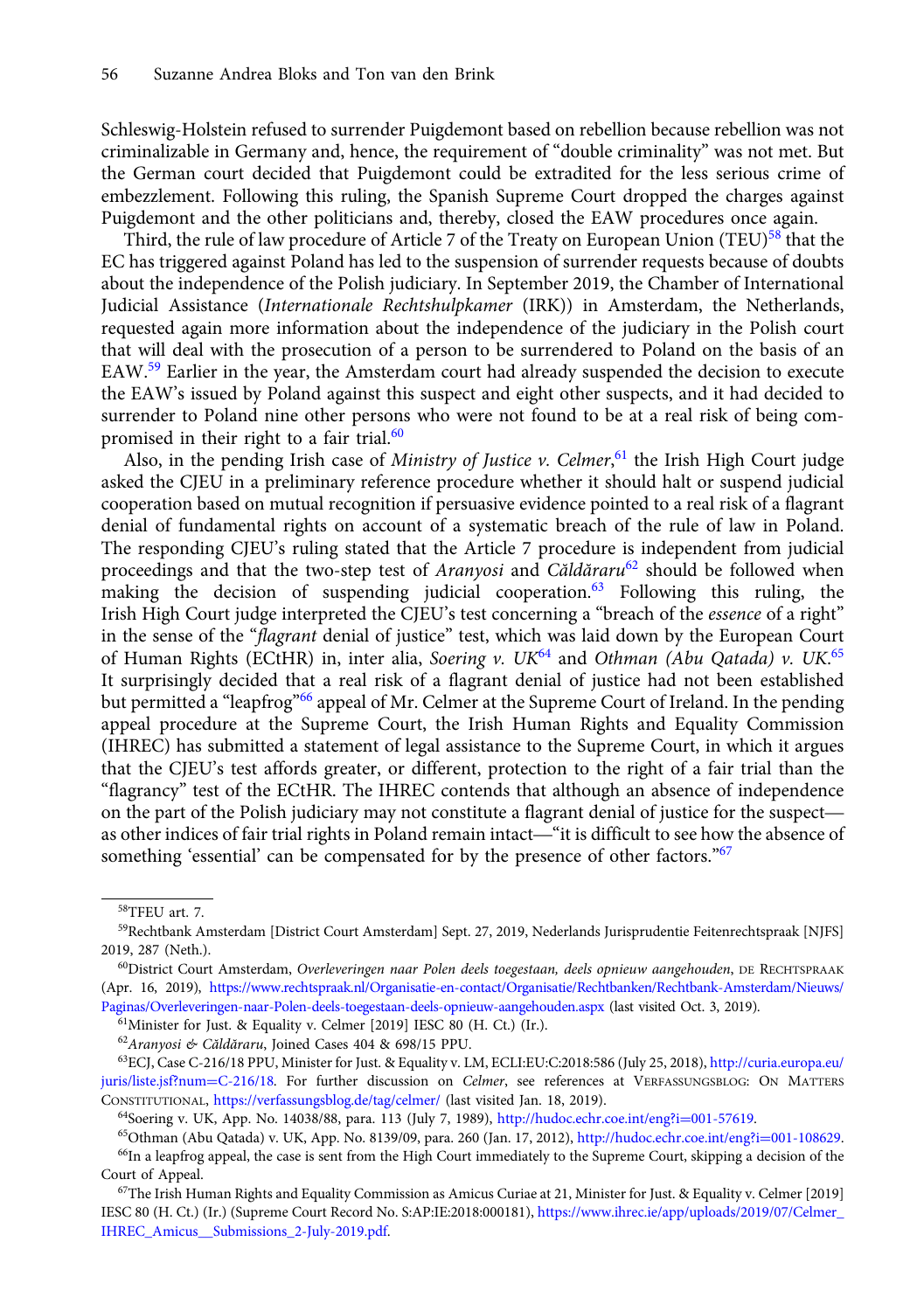The discussion in the Irish Supreme court makes clear that the CJEU's limitation to mutual trust, laid down in Aranyosi and Căldăraru, needs further clarification in terms of its scope of application. Does the test require a serious denial of the rights of the specific person to be surrendered or is a serious deficiency in the foreign legal system in general enough to end judicial cooperation? It remains to be seen how the CJEU wishes its test of "a breach of the essence of a right" to be interpreted. In any event, the line of case law following Aranyosi and Căldăraru is to be applied only if there are very serious deficiencies resulting from already existing obligations, most notably fundamental rights-based obligations that flow from the TEU and the European Convention on Human Rights (ECHR). Thus, the limitations to mutual trust revolve around the enforcement of already existing values and do not fundamentally change existing values or create new ones.

This line of case law restores the configuration of authority between the issuing and the executing Member State to the situation as it was before the introduction of mutual recognition in the AFSJ. Indeed, the sanction of non-execution creates a situation that would have been the normal situation in the absence of EU law. The line of case law recovers the authority of the executing Member State to protect already existing values at the cost of the enhanced authority that mutual recognition had given to the issuing Member State. Thus, as conditions are attached to the recognition of an EAW, the system of mutual recognition increasingly resembles the slow, cumbersome, and uncertain request procedure in traditional judicial cooperation.

However, this line of case law also creates a transnational constitutional dialogue that radically reconfigures authority within the democratic structures of the states concerned. Mutual recognition turns political questions concerning the conditions for extraditing to a foreign legal system into the purely legal question of executing an EAW. It institutionalizes the authority to determine the mutual compatibility of national legal systems into a regime of conditionality that is "managed"<sup>68</sup> by judicial and administrative authorities. The EAW cases related to Brexit, the Catalan independence movement, and the pressure on the rule of law in Poland tellingly illustrate this trend towards the judicialization of political decision-making. The consequence is that these authorities become part of a new constitutional framework. Apart from the national constitutional framaged they judicial and administrative authorities. The EAW cases related to Brexit, the Catalan independence movement, and the pressure on the rule of law in Poland tellingly illustrate this trend towards the judiciali framework embeds these authorities in a transnational constitutional framework, which comes with "a certain degree of autonomy in decision-making and implementation."<sup>69</sup>

Some have signaled certain risks with such levels of autonomy of judicial and administrative authorities in the transnational constitutional framework. This includes the risk of politicization,  $70$ raising the question of whether the judicial and administrative decisions can be held democratically accountable and, worse still, democratically accountable beyond a territorially-defined citizenry. This is not the place to further assess this argument, but it demonstrates that the states' basic structures have been supplemented by a transnational constitutional system in which national authorities have been awarded a second mandate next to their national one.

It should be noted that the creation of a transnational constitutional dialogue is not specific to the EAW. For example, in EU asylum law, the CJEU ruled in the seminal N.S. decision that the return to Greece of two asylum seekers based on the Dublin Regulation should be aborted if substantial grounds for believing that systematic deficiencies exist in the reception of asylum seekers in Greece.<sup>71</sup> Thereby, the CJEU formulated an exceptional circumstance that would renounce the presumption of compliance.<sup>72</sup>

<sup>&</sup>lt;sup>68</sup>See generally Kalypso Nicolaïdis & Gregory Shaffer, Transnational Mutual Recognition Regimes: Governance Without Global Government, 68 MICH. REV. INT'L L. 267 (2005).

<sup>69</sup>Lavenex, supra note 24, at 769.

 $^{70}$ Elspeth Guild, Drawing the Conclusions: Constitutional Concerns Regarding the European Arrest Warrant, in CONSTITUTIONAL CHALLENGES TO THE EUROPEAN ARREST WARRANT 272 (Elspeth Guild ed., 2006).

<sup>71</sup>ECJ, Joined Cases 411 & 493/10, N.S. v. Sec'y of State for the Home Dep't, ECLI:EU:C:2011:865 (Dec. 21, 2011), para. 86, [http://curia.europa.eu/juris/liste.jsf?language](http://curia.europa.eu/juris/liste.jsf?language%3den&num%3dC-411/10)=[en&num](http://curia.europa.eu/juris/liste.jsf?language%3den&num%3dC-411/10)=[C-411/10.](http://curia.europa.eu/juris/liste.jsf?language%3den&num%3dC-411/10)

<sup>72</sup>See Opinion 2/13, supra note 34, at para. 191.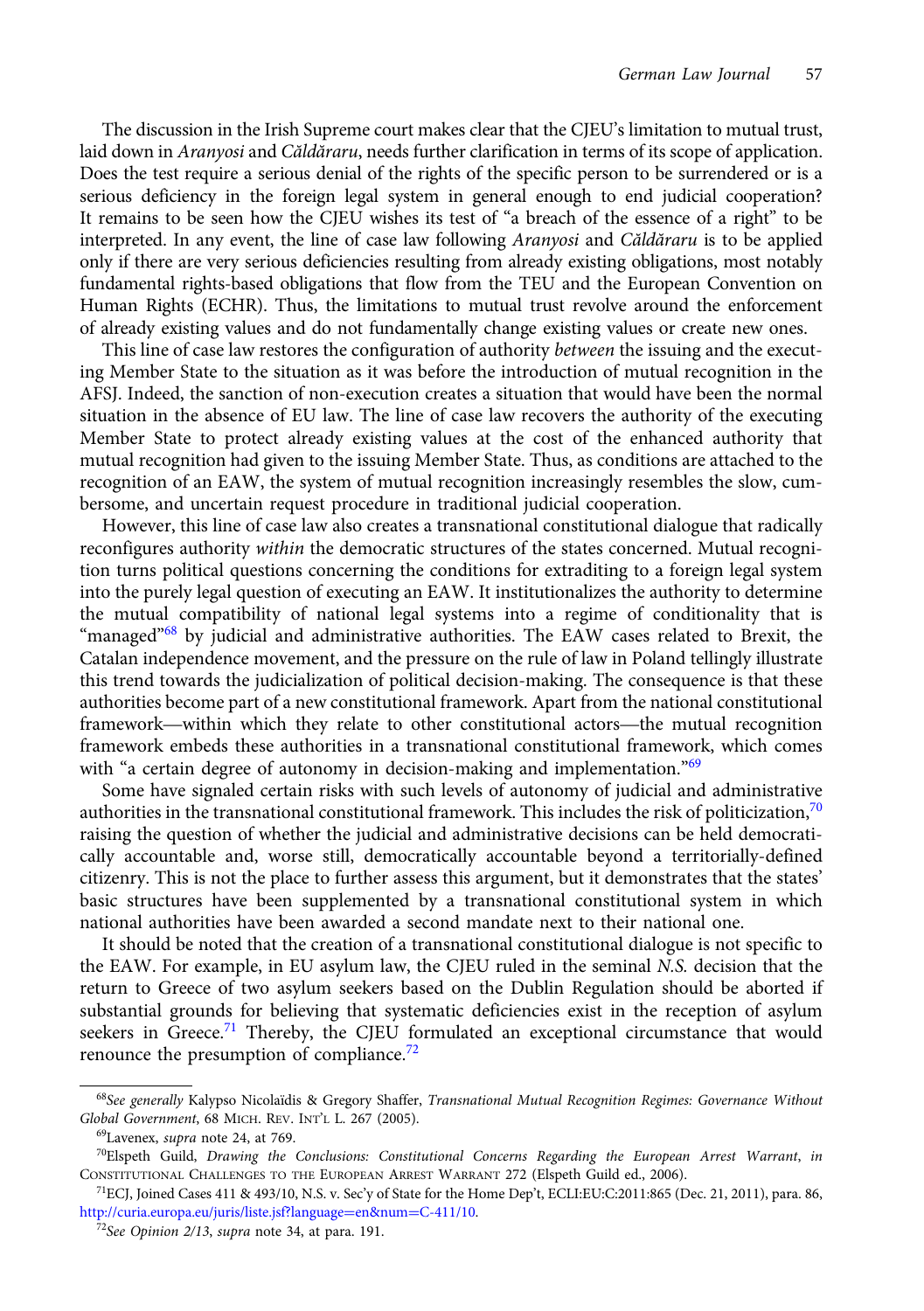To conclude, the boosting of the transnational enforcement capacity of state acts by mutual recognition in the AFSJ may have a limited impact on the configuration of authority between the issuing and executing Member State, especially since the new line of case law following Aranyosi and Căldăraru. But it has a potentially serious effect on the configuration of authority within the Member States concerned. De-politicization of the decision to recognize foreign legal acts may come at the cost of legal certainty. Individuals become exposed to foreign acts in their national legal system that have not been internally negotiated. A democratic deficit looms.<sup>73</sup>

### II. The Vertical Transfer of Authority: The Executing Member State

Mutual recognition underscores the relation between national legal orders and the actors therein, but it obviously entails a strong vertical dimension as well. The creation of a mutual recognition regime is in itself already an establishment of EU authority.

In the case of the EAW, the European legislature has determined the applicable conditions and standards of the mutual recognition procedure, its scope of application, the procedural requirements, and the optional and obligatory grounds for refusal. Thus, the executing Member State relinquishes the authority to determine the grounds for accepting or refusing extradition requests from the other Member States.<sup>74</sup> Mutual compliance with the standards agreed upon in a bi-lateral agreement, as in traditional judicial cooperation, has been replaced with compliance with EU-wide standards. The voluntary and obligatory refusal grounds are pre-determined by the EU and may not be changed or supplemented at the national level.<sup>75</sup>

The list of thirty-two offenses that are excluded from the optional refusal ground of double criminality in the EAW Framework Decision has a specific position in this discussion.<sup>76</sup> The requirement of "double criminality" entails that a suspect can only be extradited for an offense that is also criminalizable in the executing Member State. The verification of double criminality for these offenses would contradict the obligation of the EU Member States to recognize and execute an EAW based on mutual recognition.<sup>77</sup> Some critics of the listed offenses have argued that the EU has usurped a competence to decide over criminal law by formulating this list.<sup>78</sup> The EU's decision to abolish double criminality for certain broadly defined criminal offenses could force a State to execute a judicial decision related to an act that is not an offense under its national law. As the Member States may qualify each broad category of offenses differently, the executing Member State might find itself obliged to enforce legal acts that do not constitute a criminal offense, or the same criminal offense, in their legal order. For example, Belgium does not consider abortion or euthanasia to be murder, while another Member State might issue a warrant related to abortion or euthanasia on that basis. Furthermore, the Member States might give a different interpretation to broad notions such as "racism and xenophobia."<sup>79</sup> The extraterritorial enforcement of national criminal offenses has, in this light, been qualified as an "over-extension of the punitive sphere" imposed by the EU.<sup>80</sup> To counter this critique, it should be mentioned that all EU Member States have accepted the list explicitly as the adoption of the EAW Framework Decision was

<sup>&</sup>lt;sup>73</sup>Mitsilegas, *supra* note 18, at 1280-82.

<sup>74</sup>LIBOR KLIMEK, MUTUAL RECOGNITION OF JUDICIAL DECISIONS IN EUROPEAN CRIMINAL LAW 34 (2017).

 $^{75}$ John Vervaele, The European Arrest Warrant and Applicable of Fundamental Rights in the EU, 6 REV. EUR. ADMIN. L. 37, 39 (2013).

<sup>76</sup>See Article 4(1) of the EAW Framework Decision for the principle of double criminality in the list of optional refusal grounds and see Article 2(2) of the EAW Framework Decision for the thirty-two offenses that are excluded from the double proportionality requirement.

<sup>77</sup>Mitsilegas, supra note 18, at 1286.

<sup>&</sup>lt;sup>78</sup>Diede Jan Dieben, The Academic Assessment of the European Arrest Warrant, in CONSTITUTIONAL CHALLENGES TO THE EUROPEAN ARREST WARRANT, supra note 70, at 224–25.

<sup>79</sup>Fichera, supra note 14, at 79.

<sup>80</sup>Mitsilegas, supra note 18, at 1286–89.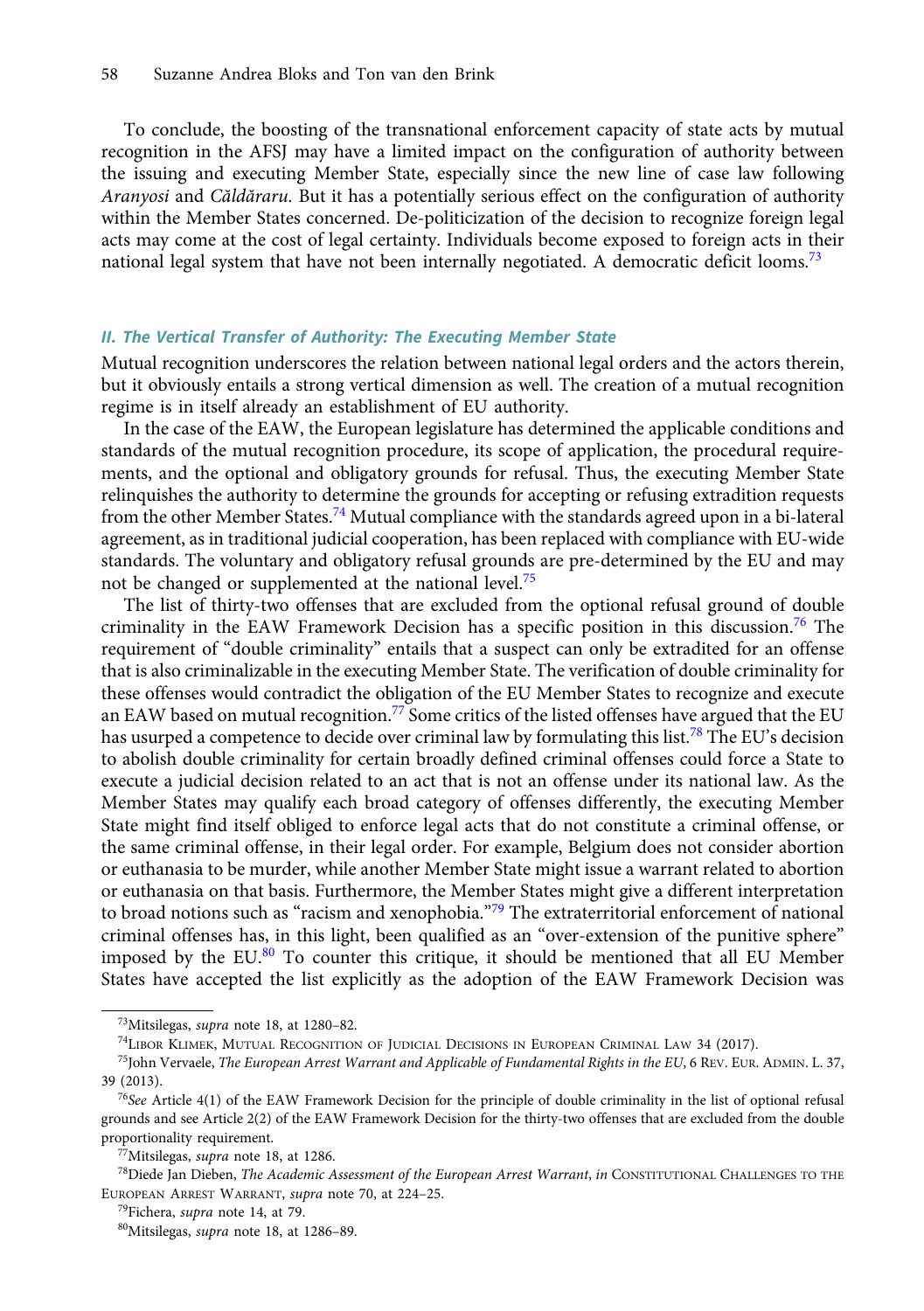subject to unanimity decision-making. Thus, this critique has a more limited scope and regards perhaps only the lack of definition of the listed offenses in the Framework Decision.

Furthermore, the argument that the EU has relinquished the authority to determine the optional and obligatory refusal grounds should be further nuanced, considering that some EU Member States have not limited themselves to the Framework Decision and have added refusal grounds related to fundamental rights compliance.<sup>81</sup> Rather than overturning these national choices, the CJEU has more or less accepted it with the Aranyosi and Căldăraru case law. Although the lack of fundamental rights compliance still does not constitute an officially accepted refusal ground, it now de facto is, as executing authorities may postpone or refuse the execution of an EAW in case of grave concerns about fundamental rights protection.<sup>82</sup>

In compliance with EU-wide standards other than the refusal grounds, the CJEU has also awarded national authorities a considerable margin of appreciation. The decision of the CJEU in Lanigan demonstrates this well.<sup>83</sup> Although the Framework Decision on the EAW explicitly limits the maximum custody for deciding on an EAW to ninety days, the CJEU ruled that a breach of time limits does not necessarily hinder the execution of the EAW. The CJEU allowed national authorities to decide on the legality of a longer custody, taking into account the possible justification of the length of the procedure, the sentence potentially faced by the requested person, and the potential risk of that person absconding.<sup>84</sup>

Thus, mutual recognition has had a limited vertical impact on the executing Member State. It is true that criminal law is, in most Member States, viewed as one of the "crown jewels" of national sovereignty, as the German Constitutional Court demonstrated when it declared criminal law to be a core area of German statehood. It is highly questionable, however, whether the EU has truly usurped the competence to decide over criminal law at the cost of the executing Member State. The EAW is too much of a coordinating instrument to warrant that conclusion.

#### III. The Vertical Transfer of Authority: The Issuing Member State

For the issuing Member States, mutual recognition—and the EAW in particular—first and foremost constituted a horizontal expansion of its law enforcement capacity as it was strongly based on the notion of mutual trust, meaning that all aspects regarding an issued EAW would be governed by the law of the issuing state and executing states had very little possibilities for review. However, serious differences in normative standards between the EU Member States have led the Court to gradually qualify the trust presumption and accept more room for rebuttal of that presumption.<sup>85</sup> Besides enhancing the role of the executing Member State in verifying compliance with fundamental rights standards by the issuing Member State, trust-enhancing harmonization measures have been introduced with which the issuing Member State needs to comply.<sup>86</sup> Almost as compensation for obtaining an enhanced law enforcement capacity, the issuing Member States need to accept a certain level of intrusion into their criminal law system.

<sup>81</sup>KLIMEK, supra note 74, at 34.

<sup>82</sup>Aranyosi & Căldăraru, Joined Cases 404 & 698/15 PPU.

<sup>83</sup>ECJ, Case C-237/15 PPU, Minister for Just. & Equality v. Flanigan, ECLI:EU:C:2015:474 (July 16, 2015), [http://curia.](http://curia.europa.eu/juris/liste.jsf?num%3dC-237/15) [europa.eu/juris/liste.jsf?num](http://curia.europa.eu/juris/liste.jsf?num%3dC-237/15)=[C-237/15](http://curia.europa.eu/juris/liste.jsf?num%3dC-237/15).

 $84$ Id. at para. 59.

<sup>&</sup>lt;sup>85</sup>Auke Willems, The Court of Justice of the European Union's Mutual Trust Journey in EU Criminal Law: From a Presumption to (Room for) Rebuttal, 20 GERMAN L.J. 468 (2019). A number of years before, Herlin-Karnell had already convincingly argued that the mutual trust had already lost its monopoly position as the sole legal basis for the mutual recognition obligation of the EAW. See Ester Herlin-Karnell, From Mutual Trust to the Full Effectiveness of EU Law: 10 Years of the European Arrest Warrant, 38 EUR. L. REV. 79 (2013).

<sup>86</sup>Lenaerts, supra note 7, at 9.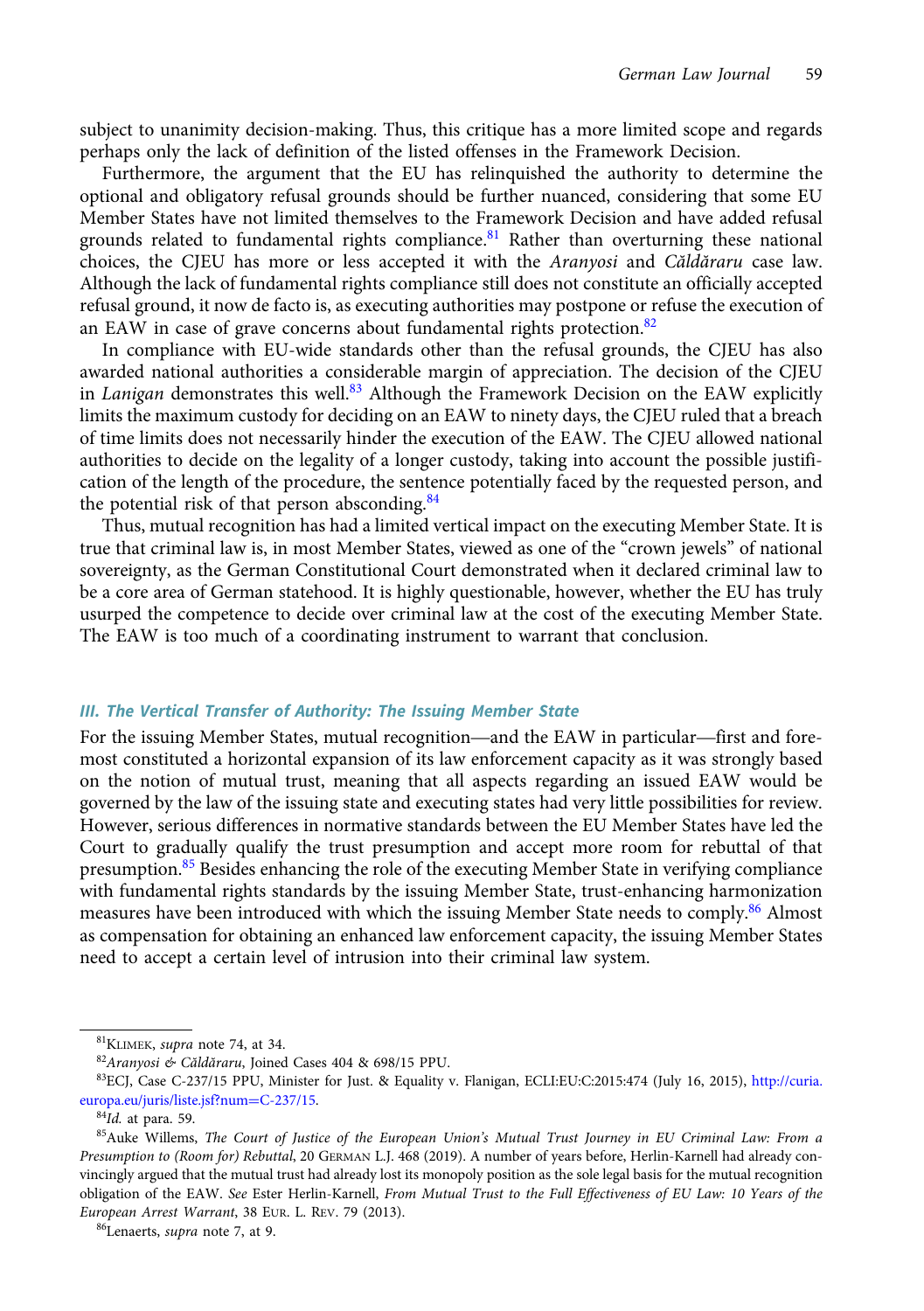In the case of the EAW, the EU legislature has harmonized the rules for dealing with EAWs regarding *in absentia* judgments.<sup>87</sup> It has also introduced general rules to better protect fundamental rights such as the Directives on Access to Lawyers and on Interpretation and Translation Rights.<sup>88</sup> But perhaps even more importantly, the CJEU has had a strong harmonizing role as well.<sup>89</sup> This has been mostly the result of interpreting key concepts of the framework deci-<br>sion in an autonomous way.<sup>90</sup> Cases such as *Bob-Dogi*—in which the CJEU required that a EAWS regarding *m* absential judgments.<sup>11</sup> It has also introduced general rules to better protect fundamental rights such as the Directives on Access to Lawyers and on Interpretation and Translation Rights.<sup>88</sup> But perha Translation Rights.<sup>88</sup> But perhaps even more importantly, the CJEU has had a strong harmonizing role as well.<sup>89</sup> This has been mostly the result of interpreting key concepts of the framework decision in an autonomous wa European arrest warrant should be based on a separate national arrest warrant<sup>91</sup>—and *Dworzecki*—in which the CJEU gave interpretations of the in absentia rules<sup>92</sup>—have had harmonizing effects on criminal procedure. More fundamentally, in another line of case law, the CJEU has defined the meaning of the term "judicial authority." Excluding police officers (*Poltorak*)<sup>93</sup> and national Ministries for Justice (*Kovalkovas*)<sup>94</sup> whilst accepting an EAW issued by a police authority but confirmed by a public prosecutor  $(\ddot{O}z$ *celik*),<sup>95</sup> it seemed that term was sufficiently clarified. More recently, however, the CJEU has added another layer, this time focusing more probingly on the exact position of the public prosecution. In a decision in which the CJEU examined the public prosecution's position in Germany and Lithuania,<sup>96</sup> it assessed whether these authorities enjoyed a sufficient level of independence vis-à-vis the executive, most notably the Ministry of Justice, in the issuing of EAWs. Admitting that the term judicial authority is "not limited to designating only the judges or courts of a Member State, but must be construed as designating, more broadly, the authorities participating in the administration of criminal justice in that Member State,"<sup>97</sup> the CJEU went so far as concluding that the German public prosecution did not fall under this broad definition. The CJEU did not preclude the possibility that the issuing of an EAW could be subject, in a given case, to an instruction from the Minister of Justice of the relevant country. By contrast, the CJEU qualified the legal position of the Lithuanian public prosecution as objective, safeguarded by the Lithuanian state, which affords it a guarantee of independence from the executive in connection with the issuing of an EAW.

Undeniably, such "judicial harmonization"' affects the Member States' basic structures in profound ways. As Mitsilegas has argued, this is particularly the case with regard to the

89For an overview of this line of case law in Dutch, see van den Brink & Marguery, supra note 46, at 48–50.

<sup>87</sup>Council Framework Decision 2009/299/JHA of 26 February 2009, Amending Framework Decisions 2002/584/JHA, 2005/ 214/JHA, 2006/783/JHA, 2008/909/JHA and 2008/947/JHA, 2009 O.J. (L 81) 24 (enhancing the procedural rights of persons and fostering the application of the principle of mutual recognition to decisions rendered in the absence of the person concerned at the trial).

<sup>88</sup>See Directive 2013/48/EU of the European Parliament and of the Council of October 22, 2013, (2013) O.J. (L 294) 1 (noting the right of access to a lawyer in criminal proceedings and in European arrest warrant proceedings, and on the right to have a third party informed upon deprivation of liberty and to communicate with third persons and with consular authorities while deprived of liberty); Directive 2010/64/EU of the European Parliament and of the Council of October 20, 2010, (2010) O.J. (L 280) 1 (discussing the right to interpretation and translation in criminal proceedings).

<sup>90</sup>Mitsilegas, supra note 6.

<sup>91</sup>Bob-Dogi, Case C-241/15.

<sup>92</sup>ECJ, Case C-108/16 PPU, Openbaar Ministerie v. Dworzecki, ECLI:EU:C:2016:346 (May 24, 2016), [http://curia.europa.](http://curia.europa.eu/juris/liste.jsf?num%3dC-108/16) [eu/juris/liste.jsf?num](http://curia.europa.eu/juris/liste.jsf?num%3dC-108/16)=[C-108/16](http://curia.europa.eu/juris/liste.jsf?num%3dC-108/16).

<sup>93</sup>ECJ, Case C-452/16 PPU, Openbaar Ministerie v. Poltorak, ECLI:EU:C:2016:858 (Nov. 10, 2016), [http://curia.europa.eu/](http://curia.europa.eu/juris/liste.jsf?num%3dC-452/16) [juris/liste.jsf?num](http://curia.europa.eu/juris/liste.jsf?num%3dC-452/16)=[C-452/16](http://curia.europa.eu/juris/liste.jsf?num%3dC-452/16).

<sup>94</sup>ECJ, Case C-477/16 PPU, Openbaar Ministerie v. Kovalkovas, ECLI:EU:C:2016:861 (Nov. 10, 2016), [http://curia.europa.](http://curia.europa.eu/juris/liste.jsf?num%3dC-477/16) [eu/juris/liste.jsf?num](http://curia.europa.eu/juris/liste.jsf?num%3dC-477/16)=[C-477/16](http://curia.europa.eu/juris/liste.jsf?num%3dC-477/16).

<sup>95</sup>ECJ, Case C-453/16 PPU, Openbaar Ministerie v. Özçelik, ECLI:EU:C:2016:860 (Nov. 10 2016), [http://curia.europa.eu/](http://curia.europa.eu/juris/liste.jsf?num%3dC-453/16) [juris/liste.jsf?num](http://curia.europa.eu/juris/liste.jsf?num%3dC-453/16)=[C-453/16](http://curia.europa.eu/juris/liste.jsf?num%3dC-453/16).

<sup>96</sup>See ECJ, Joined Cases 508 & 82/19 PPU, Minister for Just. & Equality v. OG & PI, ECLI:EU:C:2019:456 (May 27, 2019), [http://curia.europa.eu/juris/liste.jsf?num](http://curia.europa.eu/juris/liste.jsf?num%3dC-508/18)=[C-508/18](http://curia.europa.eu/juris/liste.jsf?num%3dC-508/18) (illustrating cases from the Public Prosecutor's office of Lübeck as well as from the Public Prosecutor's office of Zwickau); see also ECJ, Case C-509/18 PF, ECLI:EU:C:2019:457 (May 27, 2019), [http://](http://curia.europa.eu/juris/liste.jsf?num%3dC-509/18) [curia.europa.eu/juris/liste.jsf?num](http://curia.europa.eu/juris/liste.jsf?num%3dC-509/18)=[C-509/18](http://curia.europa.eu/juris/liste.jsf?num%3dC-509/18) (illustrating a case from the Prosecutor General of Lithuania).

<sup>&</sup>lt;sup>97</sup>See cases cited supra, note 96.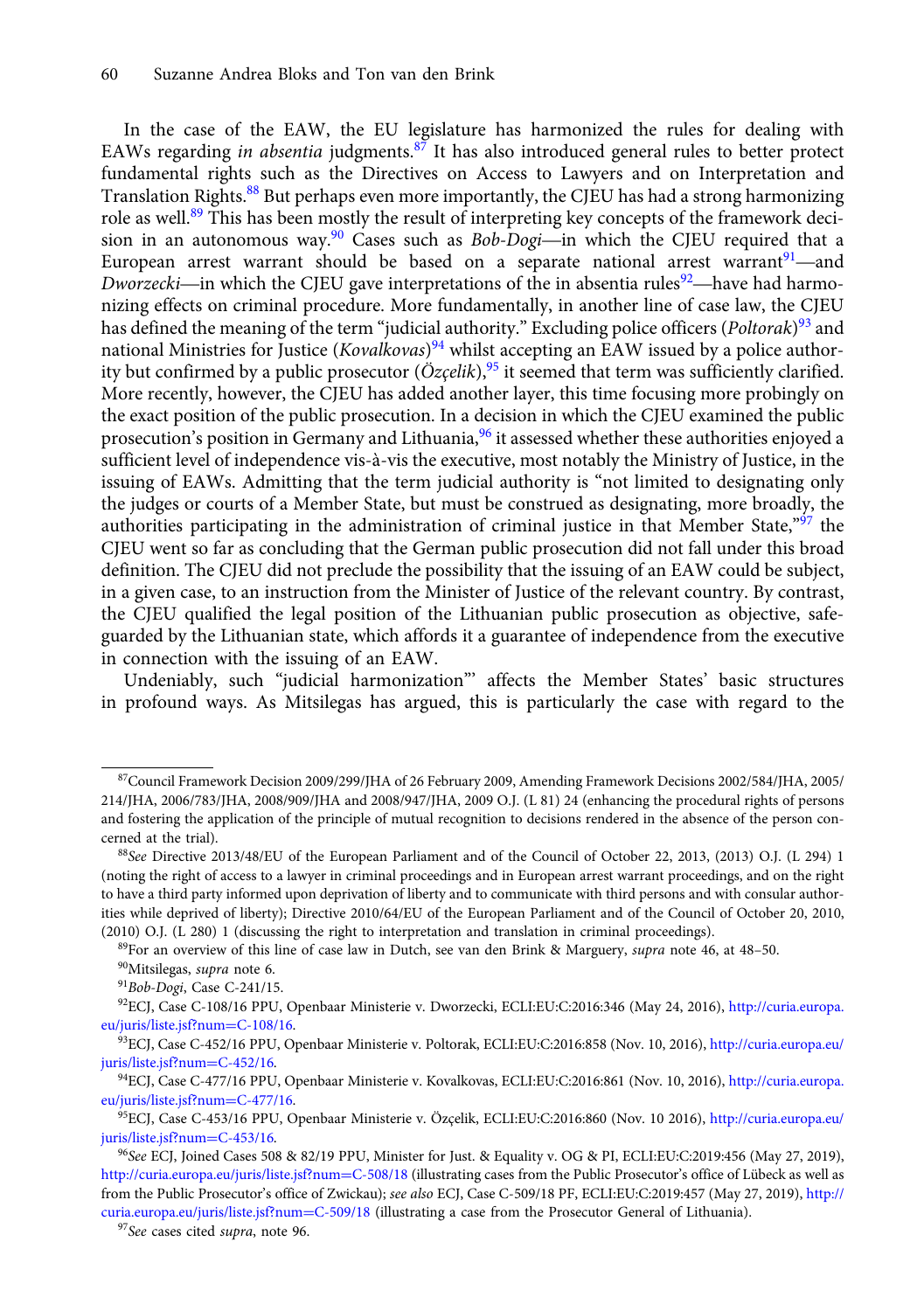harmonization of the "judicial authority" concept.<sup>98</sup> It is also exactly the harmonization of this concept, which has directly affected the states' basic structures. The organization of criminal enforcement, especially the position of the public prosecution therein, is the result of developments that may have spanned centuries, and is often firmly embedded in the national legal order. In Poltorak, one of the main arguments to conclude that police authorities could not qualify as judicial authorities under the EAW was the firm distinction in EU law between police and judicial cooperation.<sup>99</sup> In this case, the CJEU seems to base its decision on a specific interpretation of the principle of *Trias Politica* that diverges from interpretations in at least some Member States.<sup>100</sup> Consequently, the principle of Trias Politica is no longer assumed to be respected by all plute a authorities under the EAW was the firm usufficion *th* EO *taw* between police and judicial cooperation.<sup>99</sup> In this case, the CJEU seems to base its decision on a specific interpretation of the principle of *Tria* ciple that should be enforced in and upon the Member States and is even defined by EU law itself. This creates an idea of emerging "EU basic structures" that may affect the Member States and, indeed, their basic national structures.

The CJEU has stressed that its decisions are limited to the issuing of EAWs: it does not impose general obligations on the national organization of criminal law enforcement but limits only the ability of public prosecutors to issue EAWs. However, taking away the right to issue EAWs deprives law enforcement of an instrument that is ever more crucial in an EU with open borders. Compliance with the standards set by the CJEU thus becomes inevitable. Moreover, in the decisions of the CJEU on judicial independence, this connection to the implementation of EU law has been significantly weakened. Instead, Article 19 of the TEU serves as a direct basis to enforce judicial independence upon the Member States.<sup>101</sup> The CJEU has confirmed that the scope of Article 19 is broad: it applies to "the fields covered by Union law," irrespective of whether the Member States are implementing Union law within the meaning of Article 51(1) of the Charter.<sup>102</sup> Judicial independence is defined by the CJEU in the Portuguese Judges case as meaning that a court or a tribunal should be able:

[T]o exercise its functions wholly autonomously, without being subject to any hierarchical constraint or subordinated to any other body and without taking orders or instructions from any source whatsoever, thus being protected against external interventions or pressure liable to impair the independent judgment of its members and to influence their decisions.<sup>103</sup>

The CJEU has used this approach as a powerful weapon to address the Rule of law crisis in the EU Member States. In the case in which the CJEU assessed the Polish retirement provisions for judges, the Polish and Hungarian governments put forward what may be viewed as sovereignty arguments.<sup>104</sup> They contended that the organization of justice lies in the national sphere of competence. The CJEU addressed this argument in a rather formal sense and considered that placing limits on the exercise of that competence would by no means imply taking this competence out of the hands of the Member States.<sup>105</sup> While this may formally be true, it would require a very flexible mind to deny the sovereignty implications that come from such a reduced discretion to decide on the organization of the national system of justice.

<sup>105</sup>Id. at para. 52.

<sup>98</sup>Mitsilegas, supra note 6, 63–70.

<sup>99</sup>Poltorak, Case C-452/16 PPU.

 $100$ *Id.* 

<sup>&</sup>lt;sup>101</sup>Treaty on European Union art. 19., Feb. 7, 1992, 35 O.J. (C 191) [hereinafter TEU].

 $102$ Id.

<sup>103</sup>EJC, Case C-64/16, Associação Sindical dos Juízes Portugueses v. Tribunal de Contas, ECLI:EU:C:2018:117 (Feb. 27, 2018), para. 44, [http://curia.europa.eu/juris/liste.jsf?num](http://curia.europa.eu/juris/liste.jsf?num%3dC-64/16)=[C-64/16](http://curia.europa.eu/juris/liste.jsf?num%3dC-64/16).

<sup>104</sup>EJC, Case C-619/18 European Comm'n v. Republic of Poland, ECLI:EU:C:2019:531 (June 24, 2019), [http://curia.europa.](http://curia.europa.eu/juris/liste.jsf?num%3dC-619/18) [eu/juris/liste.jsf?num](http://curia.europa.eu/juris/liste.jsf?num%3dC-619/18)=[C-619/18.](http://curia.europa.eu/juris/liste.jsf?num%3dC-619/18)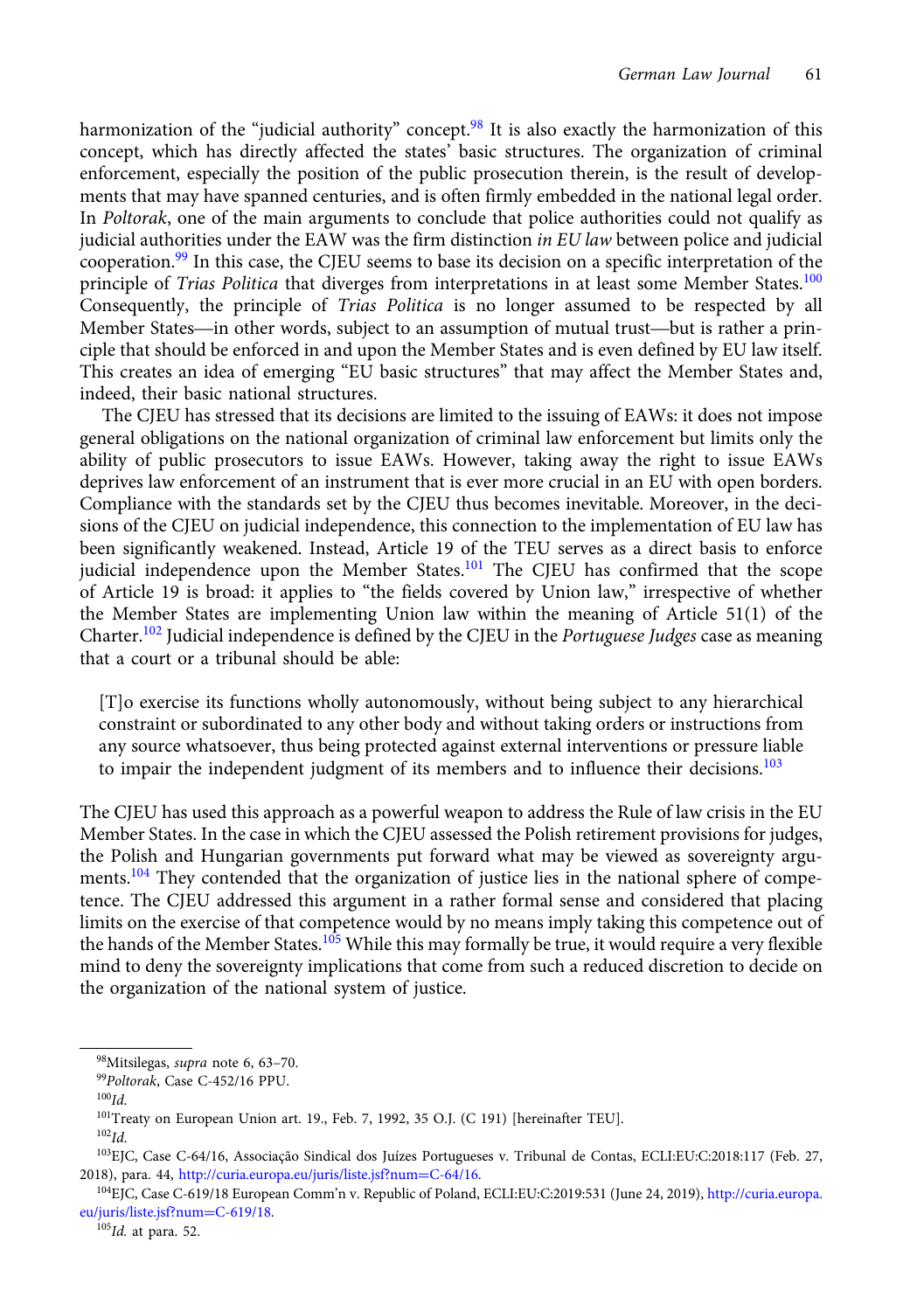There is, however, also another side to the coin. This side is illustrated well by the reference for a preliminary ruling in which a Hungarian court asked the CJEU to examine the current Hungarian judicial system in light of the principles of the Rule of law and judicial independence.<sup>106</sup> Concrete threats to judicial independence, partly brought along by the President of the National Judicial Office,<sup>107</sup> made the court ask for a preliminary ruling as he feared that a conviction on his part would be challenged at international forums based on the damages done to judicial independence in H conviction on his part would be challenged at international forums based on the damages done to judicial independence in Hungary. In this case, it is not the CJEU imposing EU norms upon the National Judicial Office, Thade the Court ask for a preliminary ruling as he leared that a<br>conviction on his part would be challenged at international forums based on the damages done<br>to judicial independence in Hungar values upon which it is based. Thus, the vertical relation in this instance cannot be defined in a simple top-down manner. Member State to determine the rules and procedures in criminal law—an area that is one of the rules are Member State to determine the rules and procedures in criminal law—an area that is one of the heat is one of the rules

To conclude, as a result of the judicial harmonization by the CJEU, the authority of the issuing values upon which it is based. Thus, the vertical relation in this instance cannot be defined in<br>a simple top-down manner.<br>To conclude, as a result of the judicial harmonization by the CJEU, the authority of the issuing<br>Me basic structures. It is important to note that, while there may be good reasons for this case Io conclude, as a result of the Judicial narmonization by the CJEO, the authority of the issuing<br>Member State to determine the rules and procedures in criminal law—an area that is one of the<br>crown jewels of national sovere Member State to determine the rules and procedures in criminal law—an area that is one of the crown jewels of national sovereignty—has been diminished in order to make place for EU basic structures. It is important to note arrangements. The autonomous and uniform interpretation of concepts in EU law is motivated by the need for a uniform application of EU law, which is much more self-evident in the case of harmonized legislation. In fact, it could be argued that aiming for a uniform application of EU law runs counter to the objective of mutual recognition, which is to achieve an objective sought at the EU level by maintaining separateness, national treatment, in a context of a minimum level of sameness, harmonization.<sup>108</sup> Thus, we see that the eclipse of mutual trust in the AFSJ has led precisely to the harmonization that the Member States wanted to avoid when they accepted mutual recognition as the cornerstone of judicial cooperation in the AFSJ. Moreover, this harmonization does not emanate from political-democratic decision-making but is an ex-post form of harmonization that has been designed by the EU's judiciary.

## E. Conclusion

Mutual recognition has not met the expectations that made the Member States define it as the key principle to shape EU criminal law. At the time of the introduction of mutual recognition in the AFSJ, the principle was commended as the best alternative for boosting European integration in criminal matters, as it would leave the substantive aspects of national criminal laws intact and would, therefore, have less impact on national sovereignty than harmonization measures would. One explanation for the mistaken expectations is that the dynamic evolution of mutual recognition over the last two decades has made it difficult to foresee or predict its functioning. Another explanation is that not all relevant aspects have been properly considered when the expectations were formulated. In particular, the horizontal dimension of an impact on national sovereignty was largely ignored at the time. Our analysis shows that the effects of mutual recognition in the AFSJ on national sovereignty, in terms of the States' basic structures and statehood principles, have been diverse in both the vertical and the horizontal dimensions.

<sup>106</sup> Dániel G. Szabó, A Hungarian Judge Seeks Protection from the CJEU - Part I, VERFASSUNGSBLOG (July 28, 2019), [https://](https://verfassungsblog.de/a-hungarian-judge-seeks-protection-from-the-cjeu-part-i/) [verfassungsblog.de/a-hungarian-judge-seeks-protection-from-the-cjeu-part-i/](https://verfassungsblog.de/a-hungarian-judge-seeks-protection-from-the-cjeu-part-i/); Biró Marianna, Hungarian Judge Requests European Court of Justice to Examine His Own Independence, INDEX (July 17, 2019) [https://index.hu/english/2019/07/17/](https://index.hu/english/2019/07/17/hungary_judicial_independence_european_court_of_justice_suspended_case/) [hungary\\_judicial\\_independence\\_european\\_court\\_of\\_justice\\_suspended\\_case/.](https://index.hu/english/2019/07/17/hungary_judicial_independence_european_court_of_justice_suspended_case/)

<sup>&</sup>lt;sup>107</sup>For an elaborate account of the threats to the rule of law and judicial independence in Hungary, see Viktor Vadász, A Hungarian Judge Seeks Protection from the CJEU – Part II, VERFASSUNGSBLOG (Aug 7, 2019), [https://verfassungsblog.](https://verfassungsblog.de/a-hungarian-judge-seeks-protection-from-the-cjeu-part-ii) [de/a-hungarian-judge-seeks-protection-from-the-cjeu-part-ii.](https://verfassungsblog.de/a-hungarian-judge-seeks-protection-from-the-cjeu-part-ii)

<sup>108</sup>See van den Brink & Marguery, supra note 46, at 52.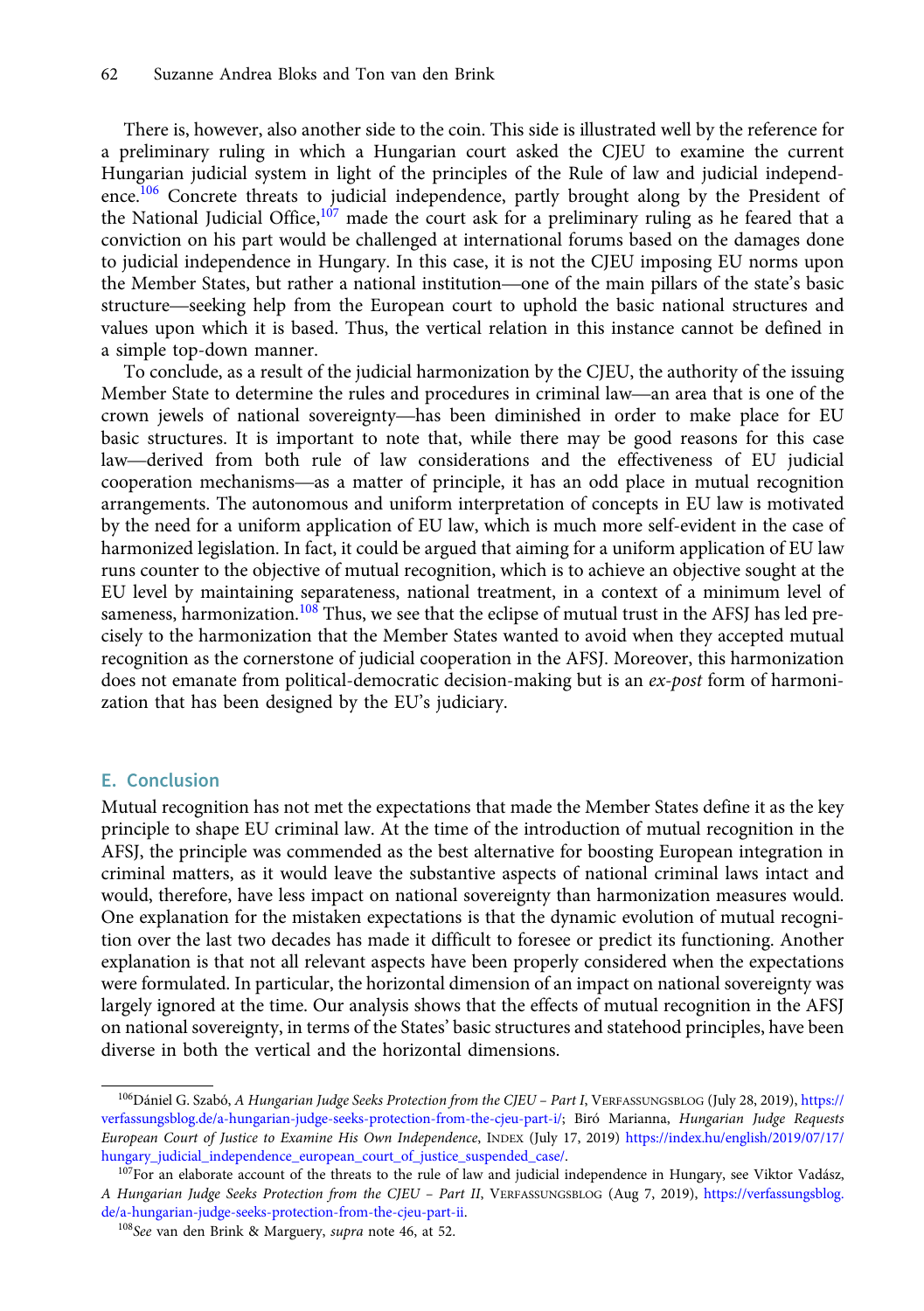A main effect of mutual recognition on national sovereignty has been generated by the CJEU. Whilst the Member States have sought to avoid  $ex$ -ante harmonization, mutual recognition has, in fact, led to ex-post harmonization by CJEU decisions. There have been good reasons to do so: to enhance mutual trust in the AFSJ and thereby ensure the effective functioning of transnational criminal law enforcement. At the same time, however, ex-post harmonization has created the exact situation that the EU Member States sought to avoid, namely that substantive aspects of national criminal laws as well as the organization of the national criminal law systems are determined at the EU level.

This ex-post harmonization is a judicial form of harmonization. The CJEU has played a leading role in harmonizing criminal procedure by interpreting key terms in the EAW framework decision. With its autonomous and uniform interpretation of concepts in EU law, the CJEU has created EU basic structures to which the issuing Member States have to abide, directly affecting their authority over basic national structures. The independence from the political sphere allows the CJEU, in dialogue with national courts, to emanate from politically-constituted basic structures and gradually replace it with the judicially-constituted basic structures.<sup>109</sup> It is important to note that in contrast to political-democratic harmonization, judicial harmonization lacks the institutional expression of agreement, or disagreement, by the Member States. The issuing Member States have become subject to the interpretation of principles and values by the CJEU, which they cannot influence. For the executing Member States, there is also a positive side in terms of the values. As we have seen, the newer development in the CJEU's case law allows the executing Member States to supervise Rule of law compliance in the issuing Member States, albeit that the underlying values are defined at the EU level.<sup>110</sup>

Closely intertwined with this point of ex-post harmonization by the CJEU is the creation of a transnational judicial dialogue.<sup>111</sup> Besides usurping the competence to decide over the interpretation of supposedly European values and principles, the CJEU has also strengthened the position of national courts by creating a judicial dialogue with and between national courts about the execution of EAWs when there is a lack of trust of the executing Member State in the issuing Member State's adherence to a common set of values. In the joined cases Aranyosi and Căldăraru,<sup>112</sup> the CJEU required the executing Member State to request supplementary information from the issuing Member State, which must send this information within the time limit set in the request, when it has indications of a real risk of inhuman or degrading treatment in the issuing Member State. This transnational judicial dialogue seems to be at odds with the mantra of mutual recognition, which is to enforce each other's legal acts "with a minimum of formalities and with very few exceptions."<sup>113</sup>

This judicial dialogue has strengthened the authority of the executing judiciary to impose conditions on the issuing Member State. Thereby, the CJEU seems to have rebalanced the authority of the executing Member State at the cost of the authority of the issuing Member State. In some

<sup>112</sup>Aranyosi & Căldăraru, Joined Cases 404 & 698/15 PPU.

<sup>&</sup>lt;sup>109</sup>For a reference to sovereignty effects of judicial dialogue, see Andrea Hamann & Hélène Ruiz Fabri, Transnational Networks and Constitutionalism, 6 ICON 481 (2008).

 $110$ These EU values and principles do not necessarily live up to national guarantees. See generally Anneli Albi, An Essay on How the Discourse on Sovereignty and on the Co-Operativeness of National Courts has Diverted Attention from the Erosion of Classic Constitutional Rights in the EU, in CONSTITUTIONAL CONVERSATIONS IN EUROPE: ACTORS, TOPICS AND PROCEDURES, 41–70 (Monica Claes et al. eds., 2012).

<sup>&</sup>lt;sup>111</sup>Note that there is a vast body of literature on transnational constitutional dialogue. Meuwese and Snel discuss the multiple forms of employment of the term "constitutional dialogue." Anne Meuwese & Marnix Snel, Constitutional Dialogue: An Overview,9UTRECHT L. REV. 123 (2013). The dialogue between courts is often referred to by the term "judicial dialogue." For a reference to the judicial dialogue in the AFSJ specifically, see Koen Lenaerts, The Court of Justice and National Courts: A Dialogue Based on Mutual Trust and Independence, Speech at the Supreme Court of the Republic of Poland, (March 19, 2018), available at [http://www.nsa.gov.pl/download.php?id](http://www.nsa.gov.pl/download.php?id%3d753&mod%3dm/11/pliki_edit.php)=[753&mod](http://www.nsa.gov.pl/download.php?id%3d753&mod%3dm/11/pliki_edit.php)=[m/11/pliki\\_edit.php](http://www.nsa.gov.pl/download.php?id%3d753&mod%3dm/11/pliki_edit.php) (last visited Dec. 11, 2019).

<sup>113</sup>See Judicial Cooperation, EUROPEAN COMMISSION, [http://ec.europa.eu/justice/criminal/recognition-decision/index\\_en.](http://ec.europa.eu/justice/criminal/recognition-decision/index_en.htm) [htm](http://ec.europa.eu/justice/criminal/recognition-decision/index_en.htm) (last visited March 3, 2020).